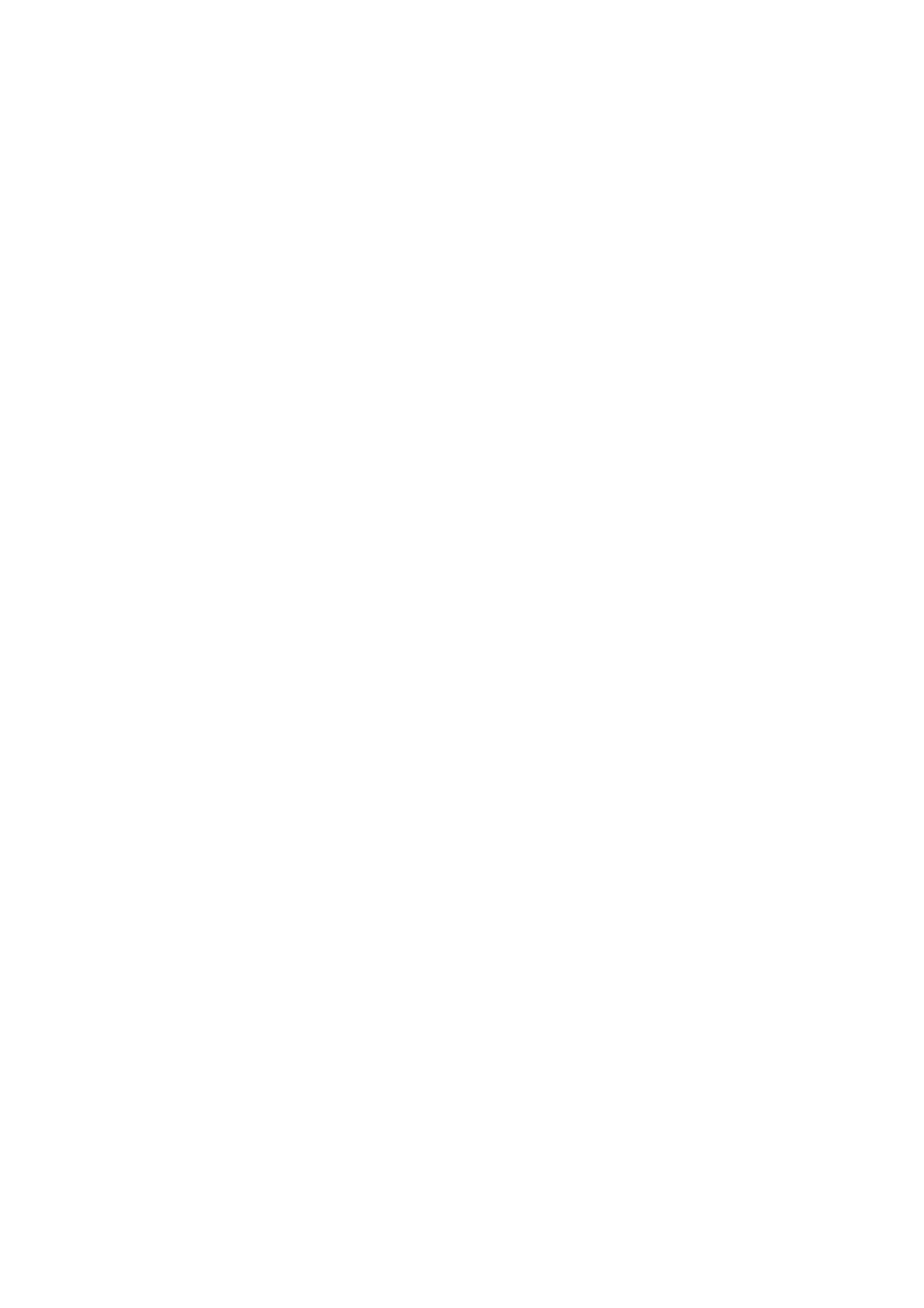## **PLANNING AND DEVELOPMENT ACT 2005**

## APPROVED LOCAL PLANNING SCHEME

*Shire of Koorda* 

# **LOCAL PLANNING SCHEME No. 3**

Ref: 853/4/15/3 Pt

It is hereby notified for public information, in accordance with section 87 of the *Planning and Development Act 2005* that the Minister for Planning approved the Shire of Koorda Local Planning Scheme No. 3 on 19 November 2014, the scheme text of which is published as a schedule annexed hereto.

> F. J. STORER, President. D. BURTON, Chief Executive Officer.

## **Preamble**

———————————

This Local Planning Scheme of the Shire of Koorda consists of this Scheme Text and the Scheme Maps. The Scheme Text should be read in conjunction with the Local Planning Strategy for the Shire. Part 2 of the Scheme Text sets out the Local Planning Framework. At the core of this Framework is the Local Planning Strategy which sets out the long-term planning directions for the local government, applies State and regional planning policies and provides the rationale for the zones and other provisions of the Scheme. In addition to the Local Planning Strategy, the Framework provides for Local Planning Policies that set out the general policies of the local government on matters within the Scheme.

The Scheme divides the local government district into zones to identify areas for particular uses and identifies land reserved for public purposes. Most importantly, the Scheme controls the types of uses and development allowed in different zones. There are particular controls included for heritage and special control areas. The Scheme Text also sets out the requirements for planning approval, enforcement of the Scheme provisions and non-conforming uses.

Queries regarding any aspect of the Scheme and how it may affect proposals for future development and use of land within the local government district should be directed to the Shire of Koorda Administration Centre, Allenby Street, Koorda (Tel: (08) 9684 1219, Fax (08) 9684 1379).

———————————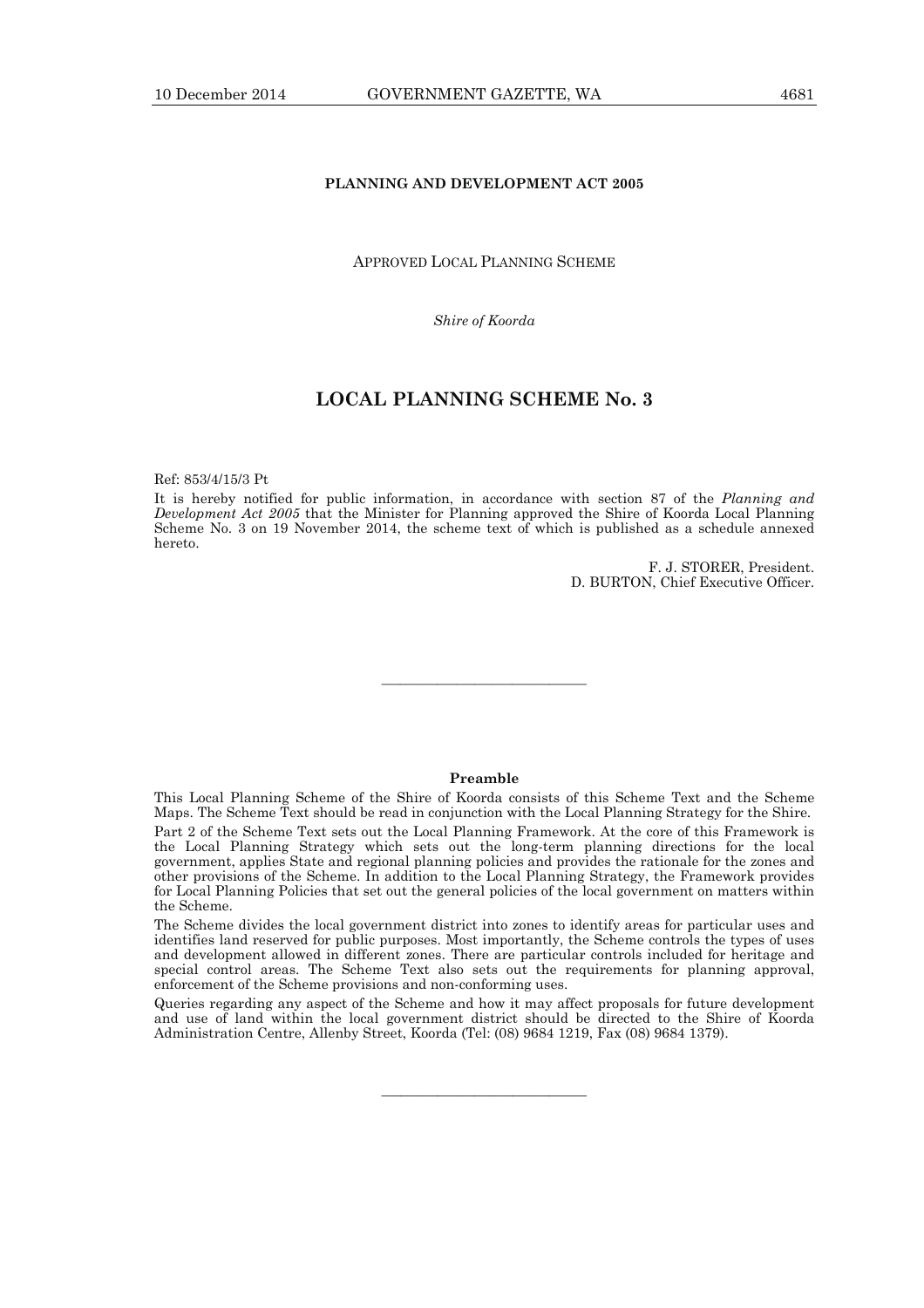# SHIRE OF KOORDA

## **LOCAL PLANNING SCHEME No. 3**

#### November 2012

The Shire of Koorda under the powers conferred by the *Planning and Development Act 2005* makes the following Local Planning Scheme.

#### **Table of Contents**

- Part 1 **Preliminary**—sets out the Scheme title, responsible authority for implementing the Scheme, definitions used in the Scheme, Scheme area, contents, purpose, aims and relationship to other Schemes and laws.
- Part 2 **Local Planning Policy Framework—**sets out the relationship between the Scheme and the Local Planning Strategy and the procedures for preparing and adopting Local Planning Policies.
- Part 3 **Reserves**—sets out the local reserves that apply in the Scheme area and related provisions.
- Part 4 **Zones and the use of land**—sets out the zones which apply in the Scheme area and the uses which may require approval or may be prohibited.
- Part 5 **General development requirements**—sets out the planning requirements that may apply to a particular use or development in a zone.
- Part 6 **Special control areas**—sets out particular provisions which may apply in addition to the zone requirements and generally concerns landscape, environmental, built form, and land and site management issues.
- Part 7 **Heritage protection**—sets out special provisions which apply to heritage places and areas.
- Part 8 **Development of land**—sets out the circumstances under which approval is required for the development of land as distinct from the use of land.
- Part 9 **Applications for planning approval**—sets out the procedure for applying for planning approval including both the use and development of land.
- Part 10 **Procedure for dealing with applications**—sets out the procedure for dealing with applications for planning approval and the matters to be taken into account.
- Part 11 **Enforcement and administration**—sets out the general provisions for the administration and enforcement of the Scheme.

# **Schedules**

- Schedule 1 Dictionary of defined words and expressions
- Schedule 2 Additional uses
- Schedule 3 Restricted uses
- Schedule 4 Special use zones
- Schedule 5 Exempted advertisements
- Schedule 6 Form of application for planning approval
- Schedule 7 Additional information for advertisements
- Schedule 8 Notice of public advertisement of planning proposal
- Schedule 9 Notice of determination on application for planning approval
- Schedule 10 Environmental conditions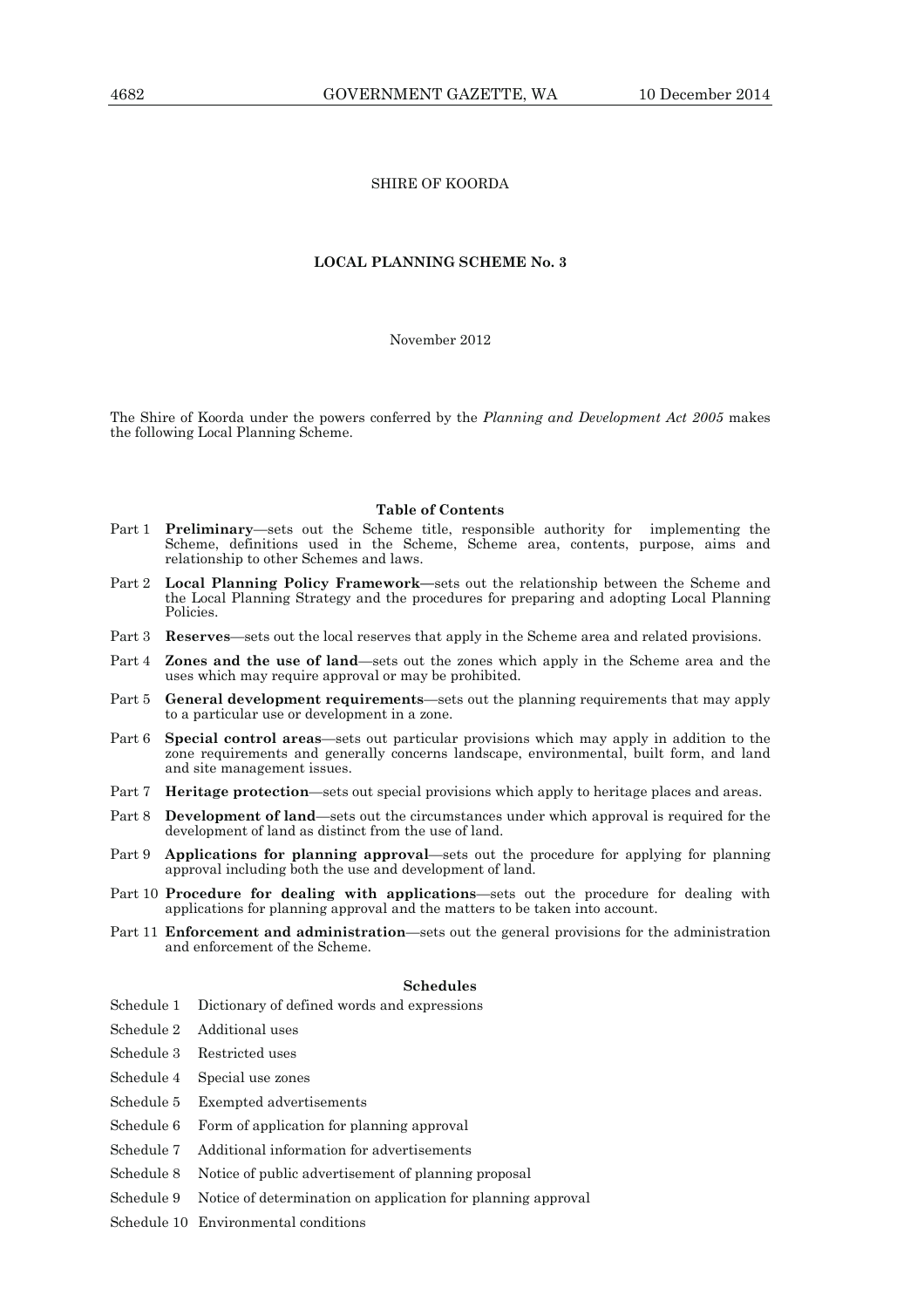# **PLANNING AND DEVELOPMENT ACT 2005**

*Shire of Koorda* 

# **LOCAL PLANNING SCHEME No. 3**

### **PART 1—PRELIMINARY**

# **1.1 Citation**

1.1.1 The Shire of Koorda Scheme No. 3 ("**the Scheme**") comes into operation on its Gazettal date.

- 1.1.2 The following are hereby revoked—
	- Shire of Koorda Town Planning Scheme No. 2

#### **1.2 Responsible authority**

The Shire of Koorda is the responsible authority for implementing the Scheme.

#### **1.3 Scheme area**

The Scheme applies to the Scheme area which covers the entire local government district of the Shire of Koorda as shown on the Scheme Map.

#### **1.4 Contents of Scheme**

- The Scheme comprises—
	- (a) the Scheme Text;
	- (b) the Scheme Map (sheets 1-8).

The Scheme is to be read in conjunction with the Local Planning Strategy.

## **1.5 Purposes of Scheme**

The purposes of the Scheme are to—

- (a) set out the local government's planning aims and intentions for the Scheme area;
- (b) set aside land as reserves for public purposes;
- (c) zone land within the Scheme area for the purposes defined in the Scheme;
- (d) control and guide land use and development;
- (e) set out procedures for the assessment and determination of planning applications;
- (f) make provision for the administration and enforcement of the Scheme; and
- (g) address other matters set out in Schedule 7 to the *Planning and Development Act 2005.*

## **1.6 The aims of the Scheme**

The aims of the Scheme are to—

- assist the effective implementation of regional plans and policies including the State Planning Strategy;
- ensure there is a sufficient supply of serviced and suitable land for housing, employment, commercial activities, community facilities, recreation and open space;
- assist employment and economic growth by facilitating the timely provision of suitable land for retail, commercial, industrial, entertainment and tourist developments, as well as providing opportunities for home-based employment;
- facilitate a diverse and integrated network of open space catering for both active and passive recreation, consistent with the needs of the community;
- promote the sustainable use of rural land for agricultural purposes whilst accommodating other rural activities;
- protect and enhance the environmental values and natural resources of the local government area and to promote ecologically sustainable land use and development;
- safeguard and enhance the character and amenity of the built and natural environment of the local government area.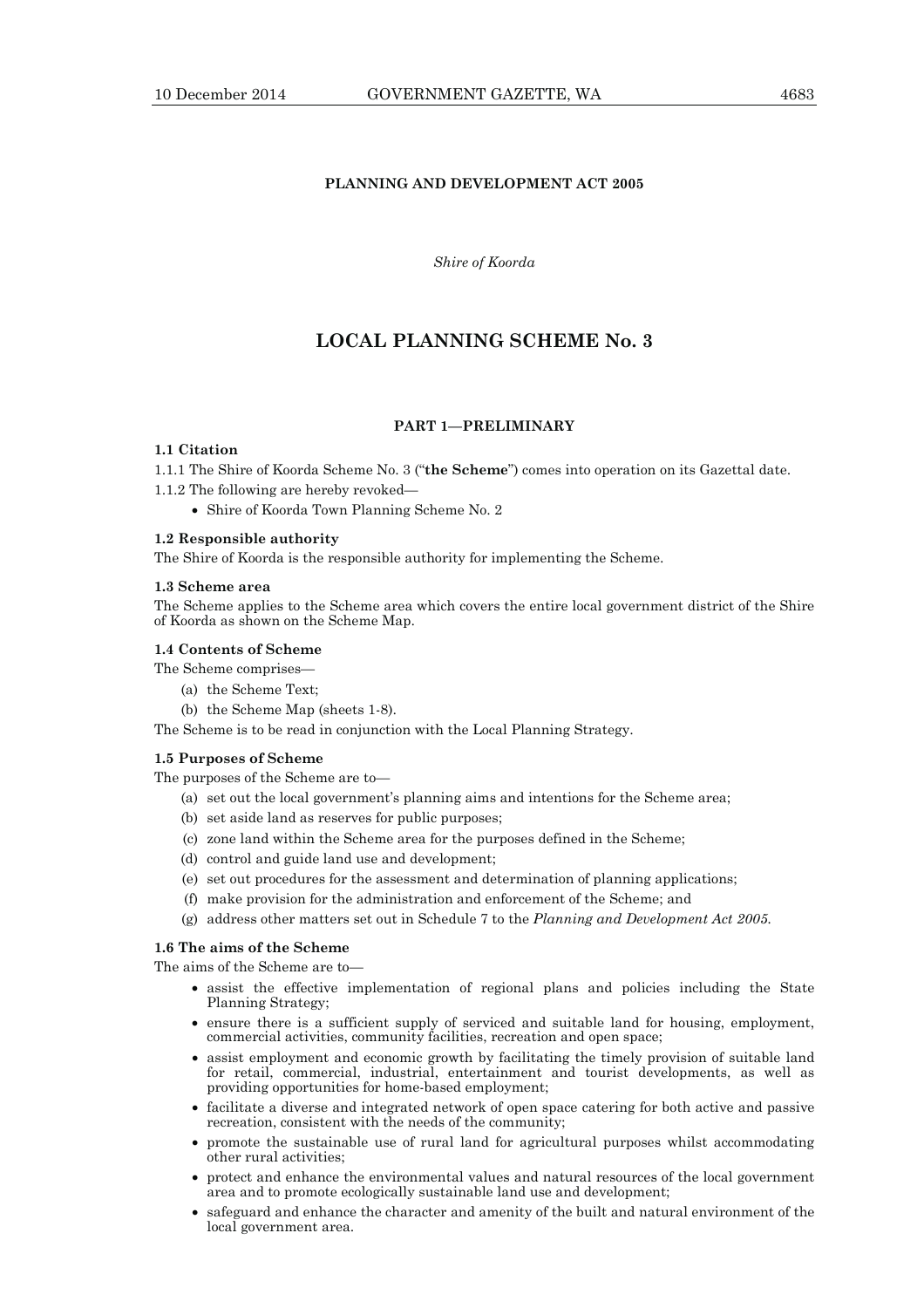# **1.7 Definitions**

1.7.1 Unless the context otherwise requires, words and expressions used in the Scheme have the same meaning as they have—

- (a) in the *Planning and Development Act 2005*; or
- (b) if they are not defined in that Act—
	- (i) in the Dictionary of defined words and expressions in Schedule 1; or
	- (ii) in the Residential Design Codes.

1.7.2 If there is a conflict between the meaning of a word or expression in the Dictionary in Schedule 1, the Model Scheme Text and the meaning of that word or expression in the Residential Design Codes—

- (a) in the case of a residential development, the definition in the Residential Design Codes prevails; and
- (b) in any other case the definition in Schedule 1 prevails.

1.7.3 Notes, and instructions printed in italics, are not part of the Scheme.

## **1.8 Relationship with local laws**

Where a provision of the Scheme is inconsistent with a local law, the provision of the Scheme prevails.

## **1.9 Development Schemes**

Where a provision of the Scheme is inconsistent with an existing Development Scheme, the provision of this Scheme prevails.

#### **1.10 Relationship with other Schemes**

There are no other Schemes within the Shire of Koorda which apply to the Scheme area.

# **PART 2—LOCAL PLANNING POLICY FRAMEWORK**

# **2.1 Scheme determinations to conform with Local Planning Strategy**

Except to the extent that the Local Planning Strategy is inconsistent with the Scheme, determinations of the local government under the Scheme are to be consistent with the Local Planning Strategy.

*(A Local Planning Strategy has been prepared and endorsed under the Town Planning Regulations 1967.)* 

#### **2.2 Local Planning Policies**

The local government may prepare a Local Planning Policy in respect of any matter related to the planning and development of the Scheme area so as to apply—

- (a) generally or for a particular class or classes of matters; and
- (b) throughout the Scheme area or in one or more parts of the Scheme area,

and may amend or add to or rescind the Policy.

## **2.3 Relationship of Local Planning Policies to Scheme**

2.3.1 If a provision of a Local Planning Policy is inconsistent with the Scheme, the Scheme prevails.

2.3.2 A Local Planning Policy is not part of the Scheme and does not bind the local government in respect of any application for planning approval but the local government is to have due regard to the provisions of the Policy and the objectives which the Policy is designed to achieve before making its determination.

## **2.4 Procedure for making or amending a Local Planning Policy**

2.4.1 If a local government resolves to prepare a Local Planning Policy, the local government—

- (a) is to publish a notice of the proposed Policy once a week for 2 consecutive weeks in a newspaper circulating in the Scheme area, giving details of—
	- (i) where the draft Policy may be inspected;
	- (ii) the subject and nature of the draft Policy; and
	- (iii) in what form and during what period (being not less than 21 days from the day the notice is published) submissions may be made;
- (b) may publish a notice of the proposed Policy in such other manner and carry out such other consultation as the local government considers appropriate.

2.4.2 After the expiry of the period within which submissions may be made, the local government is to—

- (a) review the proposed Policy in the light of any submissions made; and
- (b) resolve to adopt the Policy with or without modification, or not to proceed with the Policy.
- 2.4.3 If the local government resolves to adopt the Policy, the local government is to—
	- (a) publish notice of the Policy once in a newspaper circulating in the Scheme area; and
	- (b) if, in the opinion of the local government, the Policy affects the interests of the Commission, forward a copy of the Policy to the Commission.
- 2.4.4 A Policy has effect on publication of a notice under clause 2.4.3(a).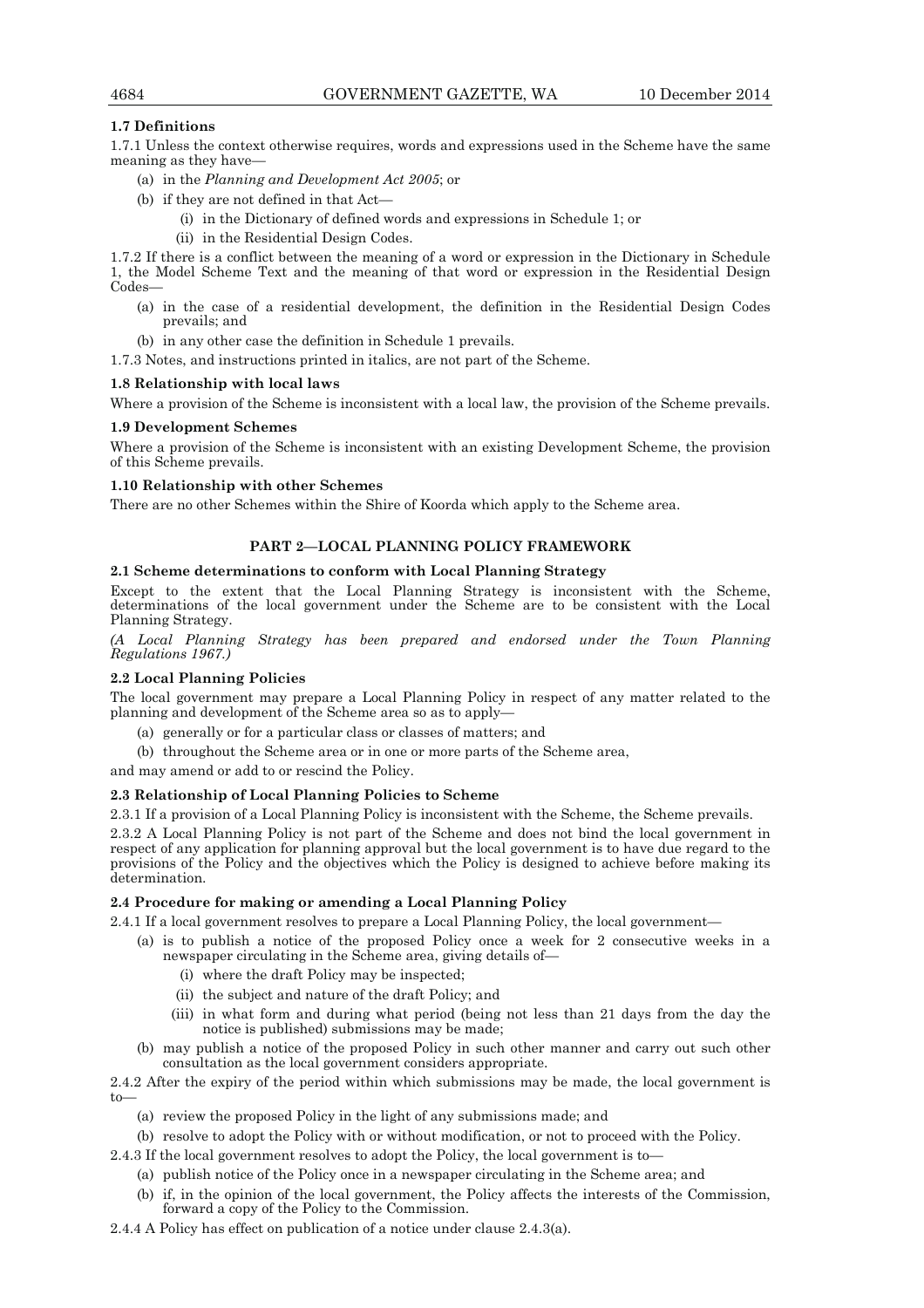2.4.5 A copy of each Local Planning Policy, as amended from time to time, is to be kept and made available for public inspection during business hours at the offices of the local government.

2.4.6 Clauses 2.4.1 to 2.4.5, with any necessary changes, apply to the amendment of a Local Planning Policy.

## **2.5 Revocation of Local Planning Policy**

A Local Planning Policy may be revoked by—

- (a) the adoption by a local government of a new Policy under clause 2.4 that is expressed to supersede the existing Local Planning Policy; or
- (b) publication of a notice of revocation by the local government once a week for 2 consecutive weeks in a newspaper circulating in the Scheme area.

#### **PART 3—RESERVES**

#### **3.1 Reserves**

Certain lands within the Scheme area are classified as Local Reserves.

## **3.2 Regional Reserves**

There are no regional reserves in the Scheme area.

## **3.3 Local Reserves**

"Local Reserves" are delineated and depicted on the Scheme Map according to the legend on the Scheme Map.

# **3.4 Use and development of Local Reserves**

3.4.1 A person must not—

- (a) use a Local Reserve; or
- (b) commence or carry out development on a Local Reserve,

without first having obtained planning approval under Part 9 of the Scheme.

3.4.2 In determining an application for planning approval the local government is to have due regard to—

- (a) the matters set out in Part 10 (clause 10.2 in particular); and
- (b) the ultimate purpose intended for the Local Reserve;

3.4.3 In the case of land reserved for the purposes of a public authority, the local government is to consult with that authority before determining an application for planning approval.

# **PART 4—ZONES AND THE USE OF THE LAND**

## **4.1 Zones**

4.1.1 The Scheme area is classified into the zones shown on the Scheme Map.

4.1.2 The zones are delineated and depicted on the Scheme Map according to the legend on the Scheme Map.

#### **4.2 Objectives of the zones**

The objectives of the zones are—

#### **Residential Zone**

The objectives are to—

- provide the opportunity for a variety of housing types to meet the needs of different household types through the application of the Residential Design Codes of Western Australia.
- provide for non-residential uses that are compatible with the character, scale and operation of surrounding uses, and do not detract from the amenity of the area.
- provide the opportunity for aged persons housing.
- allow for closer subdivision where connection to reticulated water and sewerage is available.
- provide the opportunity for larger residential lot sizes to accommodate certain types of hobbies and other activities.
- provide for sustainable design and development of housing.
- incorporate water sensitive urban design elements in new residential development.

#### **Light Industry Zone**

The objectives are to—

- provide for service industries and light industries that will not have a detrimental affect on nearby residential or other sensitive areas
- provide for a range of employment opportunities.
- preclude the storage of bulky and unsightly goods where they may be in public view.
- ensure the appropriate use of setback areas and the provision of landscaping to the Council's satisfaction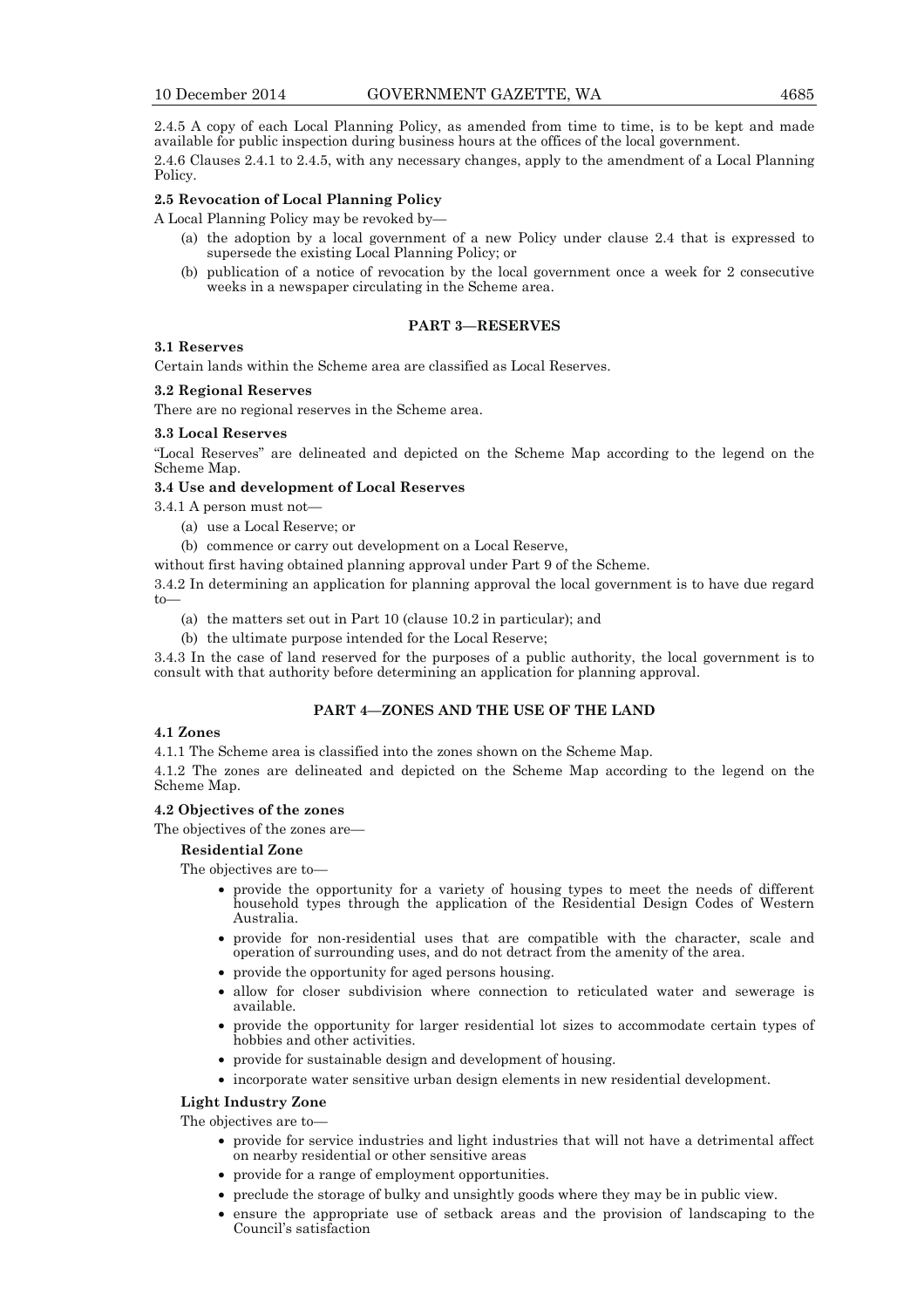#### **General Industry zone**

The objectives are to—

- provide for general industry, the storage and distribution of goods and associated uses, which by the nature of their operations may need to be separated from residential and other sensitive areas.
- provide a location for diverse industries that would otherwise have a detrimental impact on the other uses in close vicinity.
- encourage the provision of landscaping to ensure the industrial development is appropriately screened from the main road.
- provide a location where separate heavy vehicular access is provided.
- provide a location for depots, warehouses, and large vehicle parking and servicing areas.
- provide for a range of employment opportunities.

#### **Town Centre zone**

The objectives are to—

- maintain a coordinated, consolidated, compact and accessible centre.
- centralise commercial, office, showroom, open air display and service functions.
- provide for a mix of residential and commercial uses appropriate for a town centre
- provide for the expansion of commercial activity to meet future demands
- preclude the storage of bulky and unsightly goods where they may be in public view.
- maintain safety and efficiency of traffic flows and provide for adequate facilities for the storage and circulation of vehicles.
- maintain the compatibility with the general streetscape for all new buildings in terms of scale, height, style, materials, street alignment and design of facades.
- reduce uses attracting large volumes of heavy vehicle traffic other than to service retail outlets.
- encourage the provision of public art to improve the amenity and ambiance of the town centre area.

## **Special Use zone**

The objectives are to—

- provide an area where special uses can be operated under the specific control of the local government in order to maintain the safety, health and welfare of surrounding users.
- enable the local government to impose specific conditions to restrict the use and operation of any development that would normally not fit within the ambit of any other zone in this Scheme.

# **Rural Residential zone**

The objectives are to—

- make provision for development for the purpose of closer settlement on land that is suitable for such a purpose, without impacting on the continued rural operation of adjoining land.
- make provision for the retention of the rural character of the locality, maintains a high level of amenity and minimises disturbance to the landscape through construction of buildings and structures, clearing, earthworks and access roads.
- prohibit development not compatible with the predominantly rural nature and residential amenity of the zone.
- provide for rural residential subdivision where it is reasonable and economic to provide, or extend, services and facilities.
- make provision for cluster subdivision and other innovative rural residential designs, having consideration for conservation values.
- provide for community facilities and emergency services in the vicinity of rural residential developments.
- make provision for vegetation and fauna corridors and the revegetation of the land to adequately protect any areas or sites of conservation value within the design.
- Provide for rural residential subdivision by permitting a range of lot sizes in conventional subdivision subject to a general minimum lot size of  $\tilde{2}$  hectare with an average minimum lot size of approximately 4 hectares and providing greater flexibility for lots created within appropriate cluster subdivisions or by strata title subdivision, dependent upon the special demonstrated physical characteristics of the land.
- provide road, electricity, communication services and, where appropriate and practical, water services.
- provide for rural residential development where it is in close proximity to services, amenities and facilities of an existing urban area, whilst avoiding areas required for urban expansion.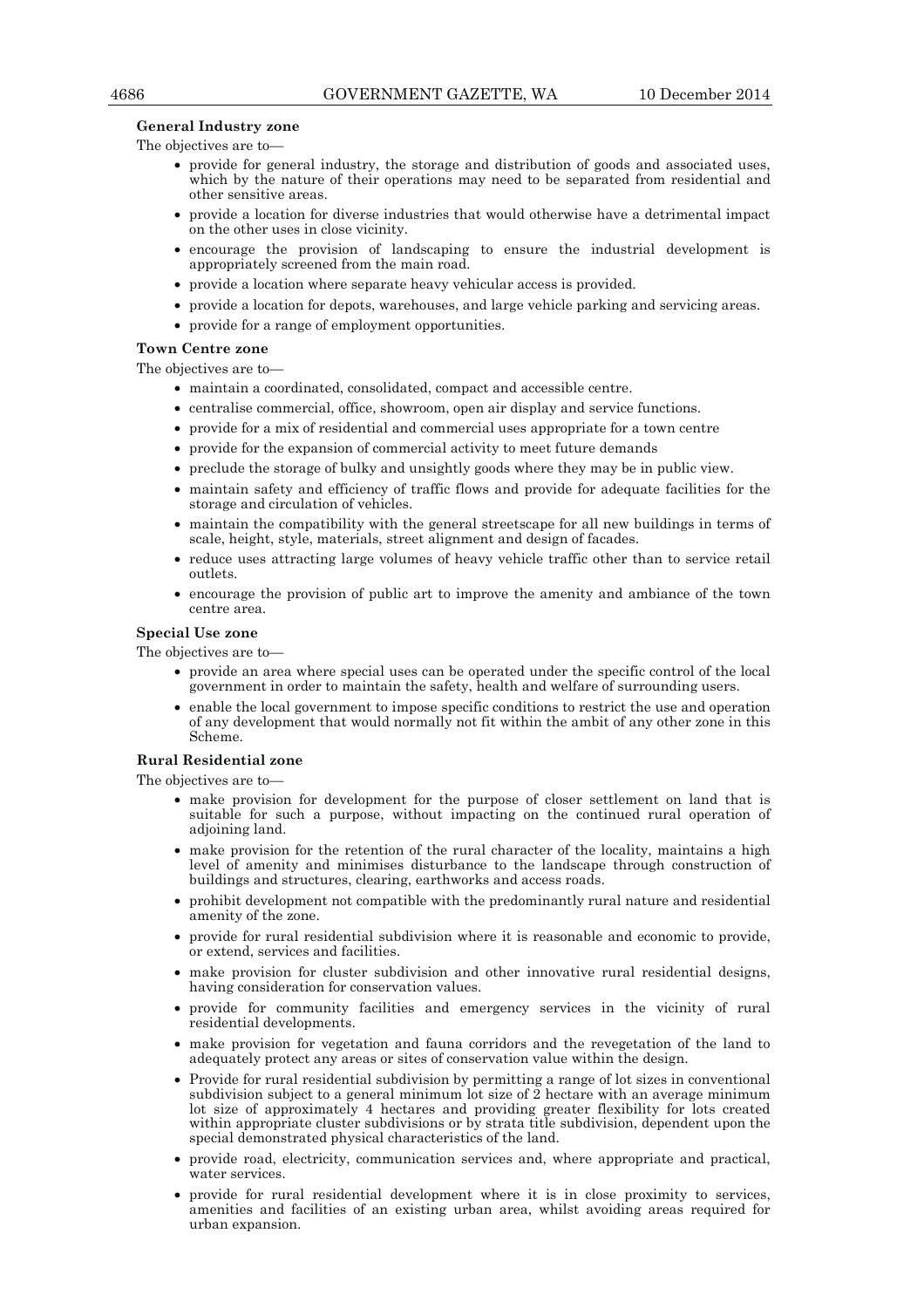#### **Rural zone**

The objectives are to—

- provide for a range of rural land uses that are compatible with the capability of the land and retain the rural character and amenity of the locality.
- protect land from urban uses that may jeopardise the future use of that land for other planned purposes that are compatible with the zoning.
- protect the land from closer development that would detract from the rural character and amenity of the area.
- prevent any development that may affect the agricultural viability of the land..
- encourage small scale, low impact tourist accommodation in rural locations.
- encourage a diversification of rural activities that will compliment the dependency of the rural sector on traditional crops.
- support mining activities where an environmental management plan has been prepared and is acceptable to the Council and EPA.

#### **Restricted Uses**

Despite anything contained in the Zoning Table, the land specified in Schedule 11 may only be used for the specific use or uses that are listed and subject to the conditions set out in Schedule 11 with respect to that land.

#### **4.3 Table 1—Zoning Table**

4.3.1 The Zoning Table indicates, subject to the provisions of the Scheme, the uses permitted in the Scheme area in the various zones. The permissibility of any uses is determined by cross-reference between the list of use classes on the left-hand side of the Zoning Table and the list of zones at the top of the Zoning Table.

4.3.2 The symbols used in the cross-reference in the Zoning Table have the following meanings—

- 'P' means that the use is permitted by the Scheme providing the use complies with the relevant development standards and the requirements of the Scheme;
- 'D' means that the use is not permitted unless the local government has exercised its discretion by granting planning approval;
- 'A' means that the use is not permitted unless the local government has exercised its discretion by granting planning approval after giving special notice in accordance with clause 9.4;
- 'X' means a use that is not permitted by the scheme.
- 4.3.3 A change in the use of land from one use to another is permitted if—
	- (a) the local government has exercised its discretion by granting planning approval;
	- (b) the change is to a use which is designated with the symbol 'P' in the cross reference to that zone in the Zoning Table and the proposed use complies with all the relevant development standards and any requirements of the Scheme;
	- (c) the change is an extension of a use within the boundary of the lot which does not change the predominant use of the lot; or
	- (d) the change is to an incidental use that does not change the predominant use of the land.

#### **4.4 Interpretation of the Zoning Table**

4.4.1 Where a specific use is mentioned in the Zoning Table, it is deemed to be excluded from the general terms used to describe any other use.

4.4.2 If a person proposes to carry out on land any use that is not specifically mentioned in the Zoning Table and cannot reasonably be determined as falling within the type, class or genus of activity of any other use category the local government may—

- (a) determine that the use is consistent with the objectives of the particular zone and is therefore permitted;
- (b) determine that the use may be consistent with the objectives of the particular zone and thereafter follow the advertising procedures of clause 9.4 in considering an application for planning approval; or
- (c) determine that the use is not consistent with the objectives of the particular zone and is therefore not permitted.

#### **4.5 Additional uses**

Despite anything contained in the Zoning Table, the land specified in Schedule 2 may be used for the specific use or uses that are listed in addition to any uses permissible in the zone in which the land is situated subject to the conditions set out in Schedule 2 with respect to that land.

#### **4.6 Restricted uses**

Despite anything contained in the Zoning Table, the land specified in Schedule 3 may only be used for the specific use or uses that are listed and subject to the conditions set out in Schedule 3 with respect to that land.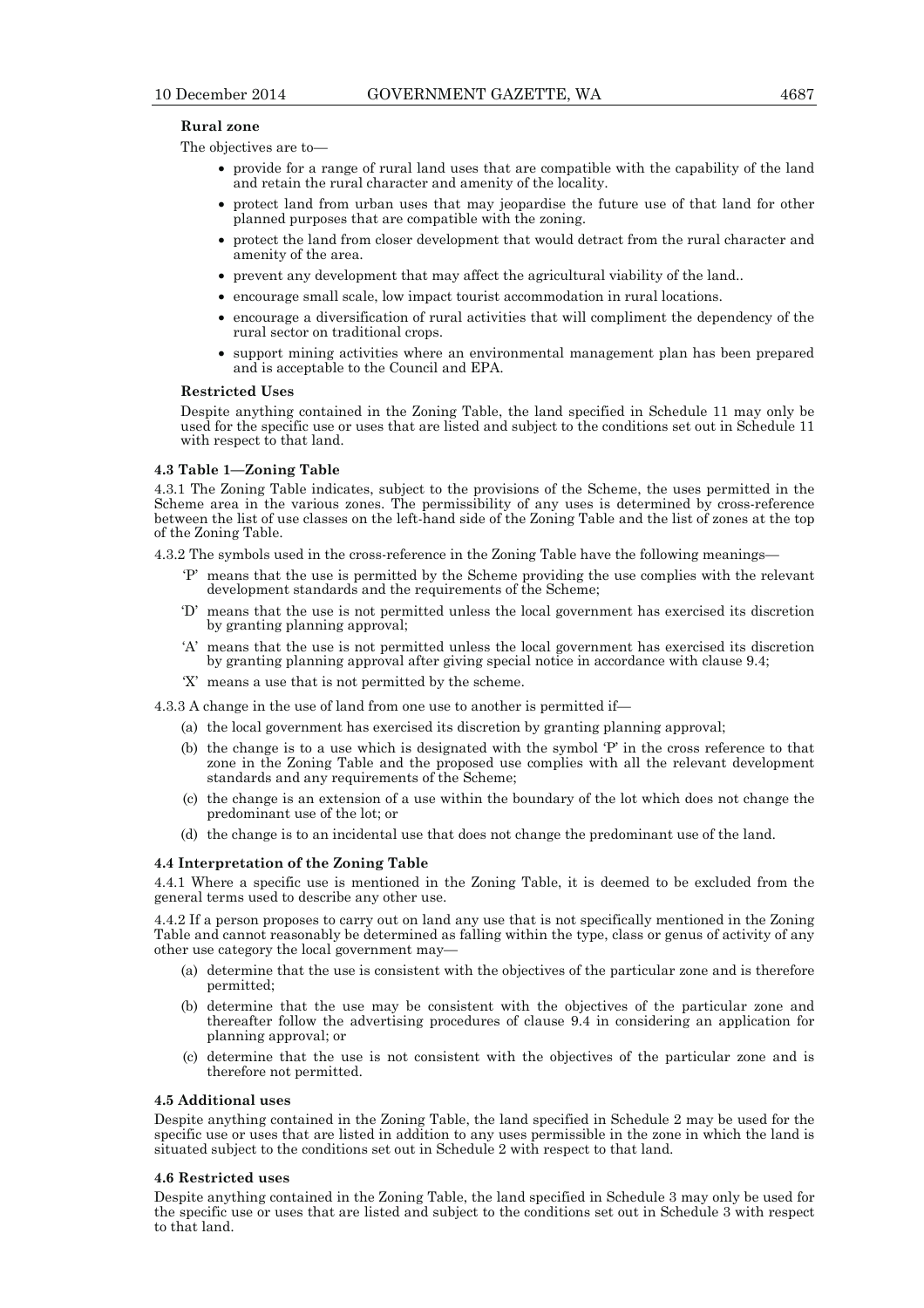# **TABLE 1 ZONING TABLE**

|                                      | <b>ZONES</b>        |                   |                     |                |                      |                           |
|--------------------------------------|---------------------|-------------------|---------------------|----------------|----------------------|---------------------------|
| <b>Use Classes</b>                   | Residential<br>Uses | Light<br>Industry | General<br>Industry | Town<br>Centre | Rural<br>Residential | Rural                     |
| <b>RESIDENTIAL USES</b>              |                     |                   |                     |                |                      |                           |
| Aged or dependent persons dwelling   | D                   | $\mathbf X$       | $\mathbf X$         | D              | $\mathbf X$          | $\mathbf X$               |
| Caretaker's dwelling                 | X                   | $\mathbf{D}$      | D                   | D              | $\mathbf X$          | $\mathbf X$               |
| Home business                        | $\mathbf D$         | $\mathbf X$       | $\mathbf X$         | ${\bf P}$      | $\mathbf D$          | $\mathbf D$               |
| Home occupation                      | D                   | X                 | $\mathbf X$         | ${\bf P}$      | $\mathbf X$          | $\mathbf{D}$              |
| Home office                          | $\mathbf{P}$        | $\mathbf X$       | $\mathbf X$         | ${\bf P}$      | P                    | P                         |
| Home store                           | $\, {\bf P}$        | X                 | $\mathbf X$         | $\mathbf P$    | $\mathbf P$          | $\, {\bf P}$              |
| Lodging house                        | Α                   | X                 | $\mathbf X$         | D              | $\mathbf X$          | $\mathbf X$               |
| Residential building                 | $\mathbf P$         | $\mathbf X$       | $\mathbf X$         | А              | X                    | $\mathbf X$               |
| Single house                         | ${\bf P}$           | $\mathbf X$       | $\mathbf X$         | D              | $\mathbf P$          | $\, {\bf P}$              |
| Grouped dwelling                     | D                   | $\mathbf X$       | $\mathbf X$         | D              | X                    | $\mathbf X$               |
| Multiple dwelling                    | D                   | X                 | $\mathbf X$         | D              | X                    | $\mathbf X$               |
|                                      |                     |                   |                     |                |                      |                           |
| TOURIST AND ENTERTAINMENT            |                     |                   |                     |                |                      |                           |
| Amusement parlour                    | X                   | $\mathbf X$       | $\mathbf X$         | D              | $\mathbf X$          | $\mathbf X$               |
| Bed and breakfast                    | A                   | $\mathbf X$       | $\mathbf X$         | $\mathbf D$    | A                    | $\mathbf D$               |
| Camping ground                       | $\mathbf X$         | $\mathbf X$       | $\mathbf X$         | X              | $\mathbf X$          | A                         |
| Short stay accommodation             | X                   | $\mathbf X$       | $\mathbf X$         | D              | $\mathbf X$          | A                         |
| Hotel                                | $\mathbf X$         | X                 | $\mathbf X$         | $\mathbf P$    | X                    | $\mathbf X$               |
| Motel                                | $\mathbf X$         | X                 | $\mathbf X$         | D              | $\mathbf X$          | $\mathbf X$               |
| Tavern                               | X                   | $\mathbf X$       | $\mathbf X$         | $\mathbf P$    | $\mathbf X$          | $\boldsymbol{\mathrm{X}}$ |
| <b>COMMERCE</b>                      |                     |                   |                     |                |                      |                           |
| <b>Betting Agency</b>                | X                   | X                 | X                   | А              | X                    | X                         |
| Cinema/theatre                       | $\mathbf X$         | X                 | $\mathbf X$         | D              | $\mathbf X$          | $\mathbf X$               |
| Consulting rooms                     | X                   | $\mathbf X$       | $\mathbf X$         | Α              | $\mathbf X$          | $\mathbf X$               |
| Convenience store                    | A                   | $\mathbf X$       | $\mathbf X$         | ${\bf P}$      | X                    | $\mathbf X$               |
| Fast food outlet                     | $\mathbf X$         | $\mathbf X$       | $\mathbf X$         | D              | $\mathbf X$          | $\mathbf X$               |
| Lunch bar                            | $\mathbf X$         | $\mathbf{P}$      | $\mathbf D$         | ${\bf P}$      | $\mathbf X$          | $\rm X$                   |
| Market                               | $\mathbf X$         | $\mathbf X$       | D                   | D              | $\mathbf X$          | $\overline{X}$            |
| Medical centre                       | $\mathbf X$         | X                 | $\mathbf X$         | D              | X                    | Χ                         |
| Motor vehicle, boat or caravan sales | X                   | D                 | A                   | D              | X                    | X                         |
| Motor vehicle repair                 | X                   | $\mathbf P$       | $\mathbf P$         | A              | X                    | $\mathbf X$               |
| Motor vehicle wash                   | $\mathbf X$         | P                 | $\mathbf P$         | D              | $\mathbf X$          | $\mathbf X$               |
| Night club                           | X                   | X                 | X                   | $\mathbf D$    | X                    | X                         |
| Office                               | X                   | D                 | X                   | $\mathbf P$    | X                    | $\mathbf X$               |
| Private recreation                   | $\mathbf X$         | D                 | D                   | D              | X                    | $\mathbf X$               |
| Reception centre                     | $\mathbf X$         | $\mathbf X$       | $\mathbf X$         | ${\bf P}$      | $\mathbf X$          | X                         |
| Restaurant                           | $\mathbf X$         | $\mathbf X$       | $\mathbf X$         | $\, {\bf P}$   | $\mathbf X$          | $\mathbf X$               |
| Restricted premises                  | $\mathbf X$         | $\mathbf X$       | $\mathbf X$         | D              | $\mathbf X$          | $\mathbf X$               |
| Service station                      | $\mathbf X$         | $\, {\bf P}$      | $\mathbf P$         | D              | X                    | $\mathbf X$               |
| Shop                                 | X                   | X                 | X                   | $\, {\bf P}$   | $\mathbf X$          | $\mathbf X$               |
| Showroom                             | $\mathbf X$         | $\, {\bf P}$      | $\mathbf P$         | D              | X                    | $\mathbf X$               |
| Trade display                        | $\mathbf X$         | P                 | $\mathbf P$         | D              | X                    | $\mathbf X$               |
| Transport depot                      | X                   | $\mathbf P$       | $\, {\bf P}$        | X              | $\mathbf X$          | D                         |
| Winery                               | $\mathbf X$         | D                 | D                   | X              | $\mathbf X$          | A                         |
|                                      |                     |                   |                     |                |                      |                           |
| <b>OTHER</b>                         |                     |                   |                     |                |                      |                           |
| Service utility                      | D                   | D                 | D                   | D              | D                    | D                         |
| Telecommunication infrastructure     | Α                   | D                 | $\mathbf P$         | D              | A                    | D                         |
| Veterinary centre                    | $\mathbf X$         | D                 | $\mathbf P$         | A              | X                    | X                         |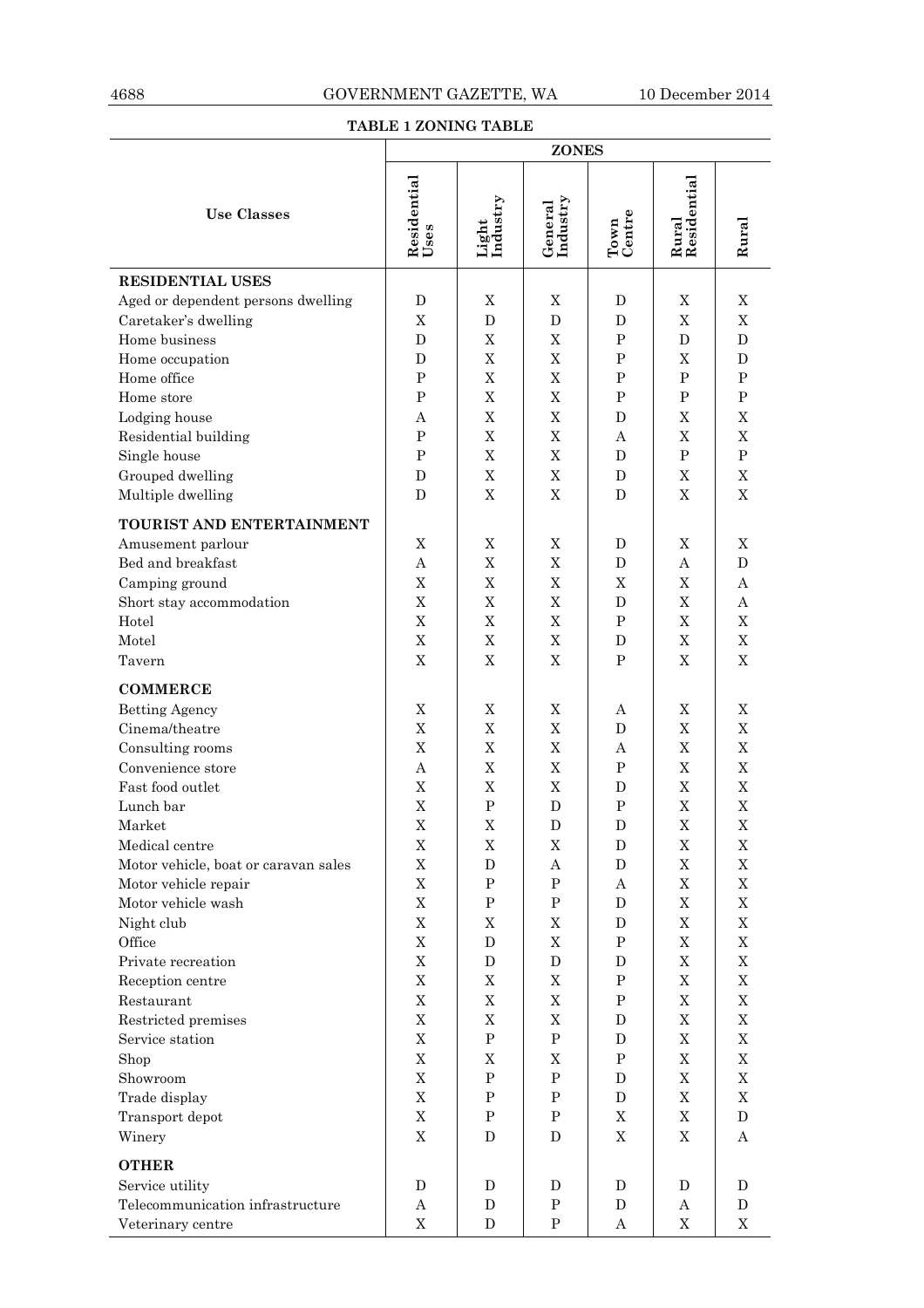|  |  | × |  |
|--|--|---|--|
|--|--|---|--|

|                            | <b>ZONES</b>        |                   |                           |                |                      |              |
|----------------------------|---------------------|-------------------|---------------------------|----------------|----------------------|--------------|
| <b>Use Classes</b>         | Residential<br>Uses | Light<br>Industry | General<br>Industry       | Town<br>Centre | Rural<br>Residential | Rural        |
| <b>INDUSTRY</b>            |                     |                   |                           |                |                      |              |
| Industry-Cottage           | A                   | X                 | X                         | D              | А                    | A            |
| Industry-General           | X                   | $\mathbf X$       | $\mathbf P$               | X              | X                    | $\mathbf X$  |
| Industry-Light             | X                   | P                 | P                         | A              | X                    | X            |
| Industry-Extractive        | X                   | $\mathbf X$       | $\boldsymbol{\mathrm{X}}$ | X              | X                    | $\mathbf{D}$ |
| Industry-Mining            | X                   | $\mathbf X$       | D                         | $\mathbf X$    | $\mathbf{X}$         | D            |
| Industry-Rural             | $\mathbf X$         | A                 | $\mathbf P$               | $\mathbf X$    | $\mathbf X$          | D            |
| Industry-Service           | $\mathbf X$         | $\mathbf{P}$      | ${\bf P}$                 | A              | X                    | X            |
| <b>CIVIC AND COMMUNITY</b> |                     |                   |                           |                |                      |              |
| Child care premises        | А                   | $\mathbf X$       | X                         | D              | $\mathbf{X}$         | X            |
| Civic use                  | D                   | X                 | D                         | D              | X                    | X            |
| Club premises              | D                   | $\mathbf D$       | $\mathbf X$               | D              | $\mathbf X$          | $\mathbf X$  |
| Community purpose          | A                   | X                 | $\boldsymbol{\mathrm{X}}$ | P              | X                    | X            |
| Educational establishment  | D                   | $\mathbf X$       | $\mathbf X$               | $\mathbf{P}$   | X                    | X            |
| Exhibition centre          | X                   | X                 | $\boldsymbol{\mathrm{X}}$ | D              | X                    | X            |
| Family day care            | A                   | $\mathbf X$       | $\mathbf X$               | $\mathbf{D}$   | X                    | $\mathbf X$  |
| <b>RURAL</b>               |                     |                   |                           |                |                      |              |
| Agroforestry               | X                   | X                 | X                         | X              | X                    | A            |
| Animal establishment       | X                   | $\mathsf{A}$      | А                         | X              | X                    | A            |
| Agriculture-Extensive      | $\mathbf X$         | $\mathbf X$       | $\mathbf X$               | X              | X                    | P            |
| Agriculture-Intensive      | X                   | $\mathbf X$       | $\boldsymbol{\mathrm{X}}$ | X              | $\mathbf{X}$         | A            |
| Plantation                 | X                   | $\mathbf{X}$      | $\boldsymbol{\mathrm{X}}$ | X              | X                    | D            |
| Rural pursuit              | $\mathbf X$         | $\mathbf X$       | $\mathbf X$               | $\mathbf X$    | D                    | D            |
| Rural home business        | $\overline{X}$      | $\mathbf X$       | $\mathbf X$               | X              | A                    | D            |

#### **4.7 Special use zones**

4.7.1 Special use zones are set out in Schedule 4.

4.7.2 A person must not use any land, or any structure or buildings on land, in a special use zone except for the purpose set out against that land in Schedule 4 and subject to compliance with any conditions set out in Schedule 4 with respect to that land.

#### **4.8 Non-conforming uses**

Except as otherwise provided in the Scheme, no provision of the Scheme is to be taken to prevent—

- (a) the continued use of any land for the purpose for which it was being lawfully used immediately prior to the Gazettal date;
- (b) the carrying out of any development on that land for which, immediately prior to the Gazettal date, an approval or approvals, lawfully required to authorise the development to be carried out, were duly obtained and are current; or
- (c) subject to Part 11, the continued display of advertisements which were lawfully erected, placed or displayed prior to the Gazettal date.

#### **4.9 Extensions and changes to a non-conforming use**

4.9.1 A person must not—

- (a) alter or extend a non-conforming use;
- (b) erect, alter or extend a building used in conjunction with or in furtherance of a nonconforming use; or
- (c) change the use of land from a non-conforming use to another non-conforming use,

without first having applied for and obtained planning approval under the Scheme.

4.9.2 An application for planning approval under this clause is to be advertised in accordance with clause 9.4.

4.9.3 Where an application is for a change of use from an existing non-conforming use to another nonconforming use, the local government is not to grant its planning approval unless the proposed use is less detrimental to the amenity of the locality than the existing non-conforming use and is, in the opinion of the local government, closer to the intended purpose of the zone.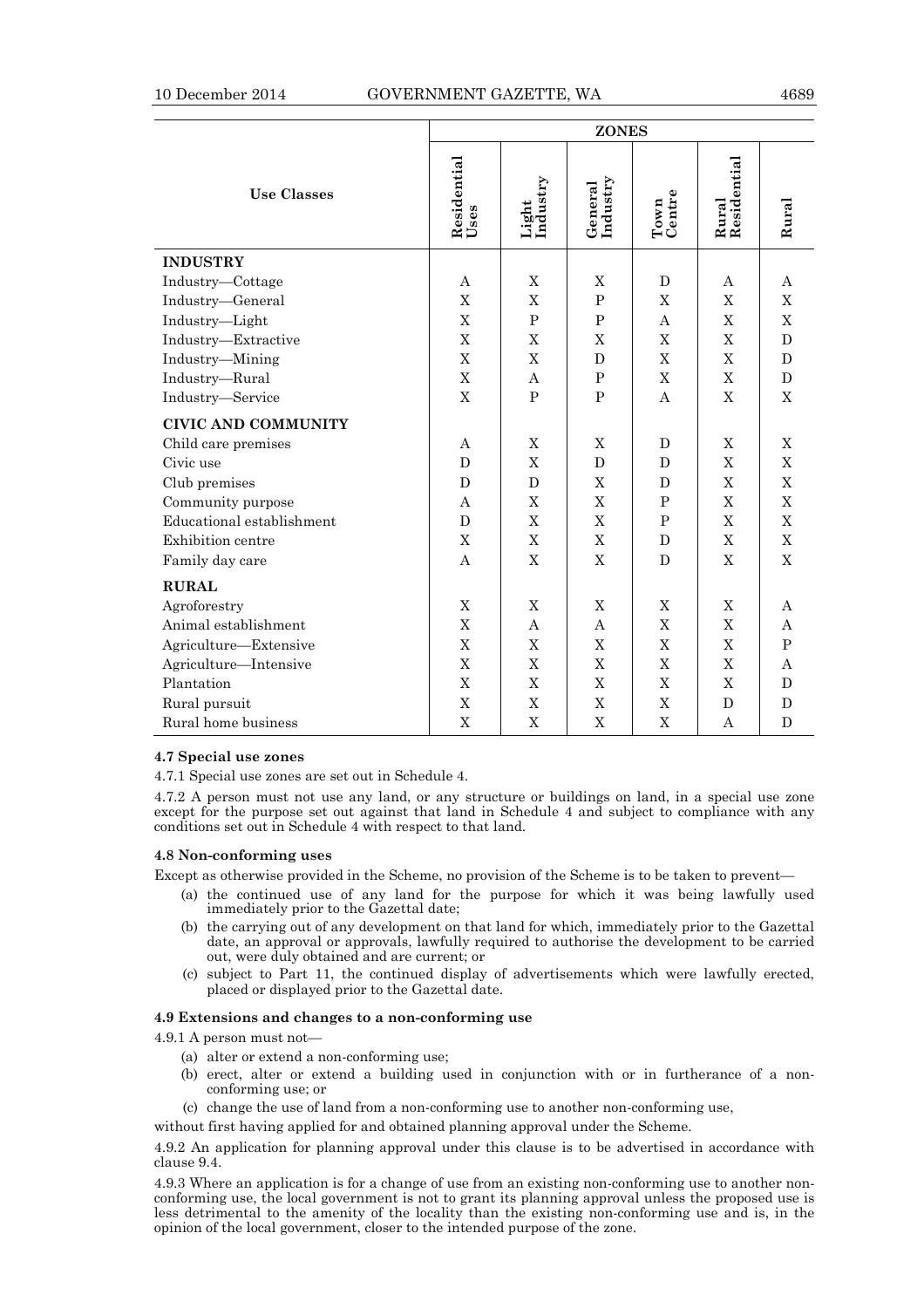## **4.10 Discontinuance of non-conforming use**

Where a non-conforming use of any land has been discontinued for a period of 6 months the land must not be used after that period otherwise than in conformity with the provisions of the Scheme.

## **4.11 Termination of a non-conforming use**

The local government may effect the discontinuance of a non-conforming use by the purchase of the land, or by the payment of compensation to the owner or occupier or to both the owner and occupier of that land, and may enter into an agreement with the owner for that purpose.

#### **4.12 Destruction of non-conforming use buildings**

If a building used for a non-conforming use is destroyed to 75% or more of its value, the building is not to be repaired, rebuilt, altered or added to for the purpose of being used for a non-conforming use or in a manner not permitted by the Scheme, except with the planning approval of the local government.

## **PART 5—GENERAL DEVELOPMENT REQUIREMENTS**

## **5.1 Compliance with development standards and requirements**

Any development of land is to comply with the provisions of the Scheme.

## **5.2 Residential Design Codes**

5.2.1 A copy of the Residential Design Codes is to be kept and made available for public inspection at the offices of the local government.

5.2.2 Unless otherwise provided for in the Scheme, the development of land for any of the residential purposes dealt with by the Residential Design Codes is to conform with the provisions of those Codes.

5.2.3 The Residential Design Codes density applicable to land within the Scheme area is to be determined by reference to the Residential Design Codes density number superimposed on the particular areas contained within the borders shown on the Scheme Map or where such an area abuts another area having a Residential Design Code density, as being contained within the area defined by the centre-line of those borders.

## **5.3 Special application of Residential Design Codes**

(a) Notwithstanding the right to develop a single house on an existing lot, residential development in the 'Rural' Zone shall comply with the specific requirements of the Council, however these shall not be lesser than those specified for the Residential Design Code 'R2'.

#### **5.4 Restrictive covenants**

5.4.1 Subject to clause 5.4.2, a restrictive covenant affecting any land in the Scheme area by which, or the effect of which is that, the number of residential dwellings which may be constructed on the land is limited or restricted to less than that permitted by the Scheme, is hereby extinguished or varied to the extent that it is inconsistent with the provisions of the Residential Design Codes which apply under the Scheme.

5.4.2 Where clause 5.4.1 operates to extinguish or vary a restrictive covenant the local government is not to grant planning approval to the development of the land which would, but for the operation of clause 5.4.1, have been prohibited unless the application has been dealt with as an 'A' use and has complied with all of the advertising requirements of clause 9.4.

#### **5.5 Variations to site and development standards and requirements**

5.5.1 Except for development in respect of which the Residential Design Codes apply, if a development is the subject of an application for planning approval and does not comply with a standard or requirement prescribed under the Scheme, the local government may, despite the non-compliance, approve the application unconditionally or subject to such conditions as the local government thinks fit.

5.5.2 In considering an application for planning approval under this clause, where, in the opinion of the local government, the variation is likely to affect any owners or occupiers in the general locality or adjoining the site which is the subject of consideration for the variation, the local government is to—

- (a) consult the affected parties by following one or more of the provisions for advertising uses under Part 9; and
- (b) have regard to any expressed views prior to making its determination to grant the variation.

5.5.3 The power conferred by this clause may only be exercised if the local government is satisfied that—

- (a) approval of the proposed development would be appropriate having regard to the criteria set out in Part 10; and
- (b) the non-compliance will not have an adverse effect upon the occupiers or users of the development, the inhabitants of the locality or the likely future development of the locality.

#### **5.6 Environmental conditions**

5.6.1 Environmental conditions to which the Scheme is, or amendments to the Scheme are, subject are incorporated into the Scheme by Schedule 10 of the Scheme.

5.6.2 Where appropriate, the environmental conditions are indicated on the Scheme Map by the symbol EC to indicate that environmental conditions apply to the land.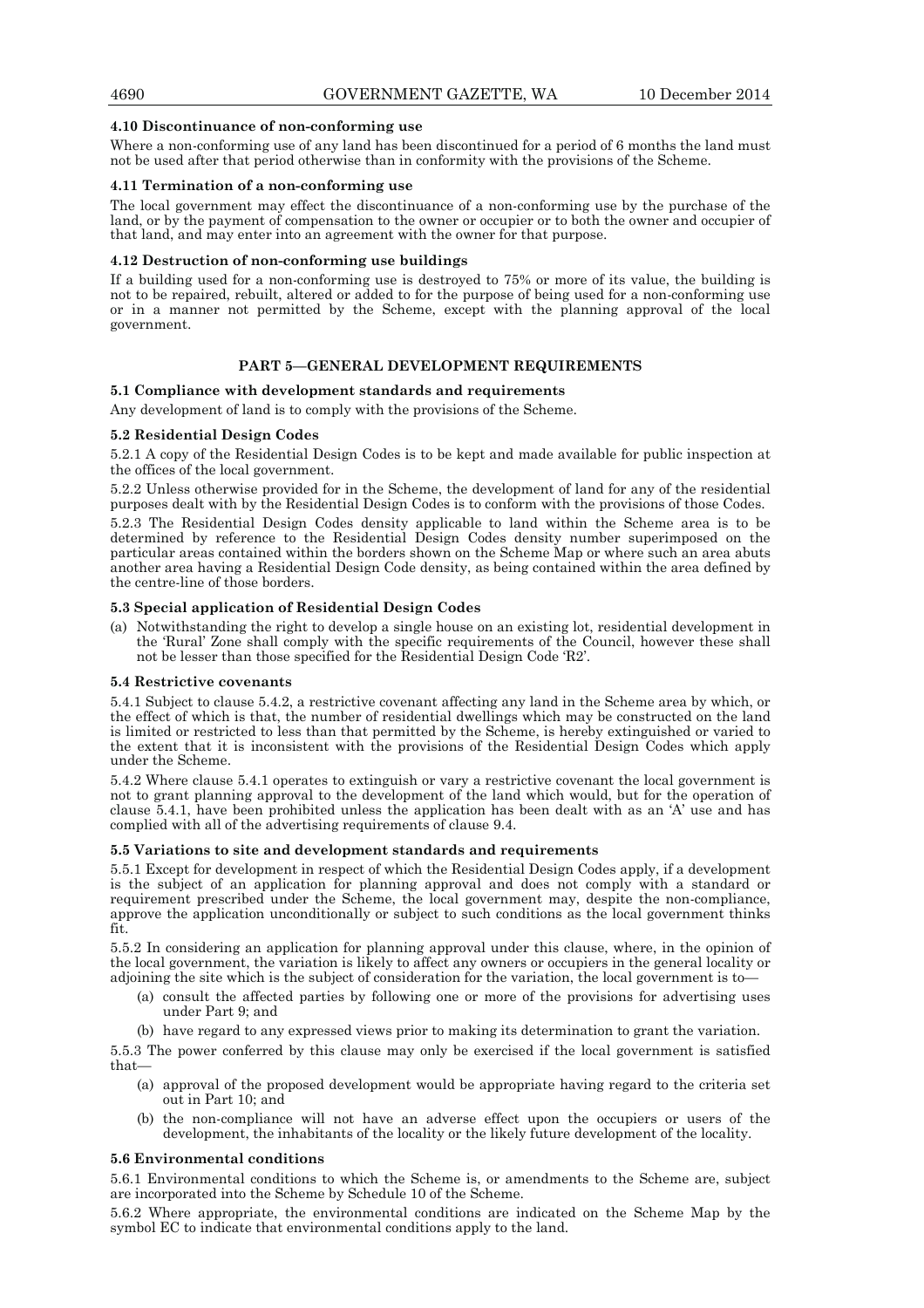5.6.3 The local government is to—

- (a) maintain a register of all relevant statements published under sections 48F and 48G of the Environmental Protection Act; and
- (b) make the statements available for public inspection at the offices of the local government.

## **5.7 Site and Development Requirements**

Any development that is permitted under the provisions of Part 4 of this Scheme shall conform to the requirements for that use as specified in Table II—Development Table, or in the Residential Design Codes for residential development.

| <b>Controls Use</b>                        |         | <b>Minimum Boundary</b><br><b>Setback</b> (metres) |                      | Maximum<br><b>Plot Ratio</b> | Minimum<br>Landscaped  | Minimum Number of<br><b>On-Site Carparking</b>                                                                |
|--------------------------------------------|---------|----------------------------------------------------|----------------------|------------------------------|------------------------|---------------------------------------------------------------------------------------------------------------|
|                                            | Front   | Rear<br>(average)                                  | <b>Sides</b>         |                              | Area<br>$\binom{0}{0}$ | Bays                                                                                                          |
| Club Premises                              | $\star$ | $\star$                                            | $\star$              | 0.5                          | $\star$                | 1 for every $45m^2$ of gross<br>floor area.                                                                   |
| Consulting<br>Rooms                        | $\star$ | $\star$                                            | $\star$              |                              |                        | 1 for every $30m^2$ of gross<br>floor area, plus 1 for each<br>person employed.                               |
| Child Care<br>Premises                     | 7.5     | 7.5                                                | $\star$              | $\star$                      | $\star$                | 1 for each employee.                                                                                          |
| Educational<br>Establishment               | 9.0     | 7.5                                                | 5.0                  | $\star$                      | 30                     | 1 per full time employee,<br>plus bays for students as<br>determined by the Council.                          |
| Funeral<br>Parlour                         | $\star$ | $\star$                                            | $\star$              | $\star$                      | 10                     | As determined by the<br>Council,<br>$(minimum 6)$ .                                                           |
| Community<br>Purpose                       | $\star$ | $\star$                                            | $\star$              | $\star$                      | 10                     | 1 for every 4 persons<br>whom the building is<br>designed to accommodate.                                     |
| Hotel/Tavern                               | $\star$ | $\star$                                            | $\star$              | $\star$                      | 10                     | 1 for every bedroom plus 1<br>per $2m^2$ of bar and lounge<br>area.                                           |
| Industrial-<br>Service                     | 7.5     | 7.5                                                | $\star$              | $\star$                      | 10                     | 1 per 2 employees.                                                                                            |
| Industrial-<br>Light                       | 7.5     | 7.5                                                | $\star$              | $\star$                      | 10                     | 1 per 2 employees.                                                                                            |
| Industrial-<br>General                     | 7.5     | 7.5                                                | $\star$              | $\star$                      | 15                     | 1 per 2 employees.                                                                                            |
| Motel                                      | 11.0    | 7.5                                                | 3.0<br>per<br>storey | 1.0                          | 30                     | 1 per unit, plus 1 space per<br>25m <sup>2</sup> of service area.                                             |
| Office                                     | $\star$ | $\star$                                            | $\star$              | $\star$                      | $\star$                | 1 for every $30m^2$ plot ratio<br>area.                                                                       |
| Restaurant                                 | $\star$ | $\star$                                            | $\star$              | $\star$                      | $\star$                | 1 for every $10m^2$ of gross<br>floor area or 1 for every $4$<br>seats provided, whichever<br>is the greater. |
| Service<br>Station                         | 11.0    | 7.5                                                | $\overline{5}$       | $\star$                      | $\bf 5$                | 1 for every working bay,<br>plus 1 for each person<br>employed on site.                                       |
| Shop                                       | $\star$ | $\star$                                            | $\star$              | $\star$                      | $\star$                | 1 for every $15m^2$ of gross<br>floor area.                                                                   |
| Showroom                                   | $\star$ | $\star$                                            | $\star$              | $\star$                      | 10                     | 1 for every $100m^2$ of gross<br>floor area.                                                                  |
| Motor Vehicle,<br>Boat or<br>Caravan Sales | $\star$ | $\star$                                            | $\star$              | $\star$                      | $\bf 5$                | 1 for every 250m <sup>2</sup> of sales<br>area, plus 1 for every<br>person employed on site.                  |

**TABLE 2 DEVELOPMENT TABLE** 

*Notes: (i) \* means 'to be determined by the Council' in each particular case. (ii) Landscaping to be generally at the street frontage.* 

## 5.7.1 *Development Requirements*

Where development standards for a particular use are not set out in this Scheme, the development standards applicable shall be determined by the local government.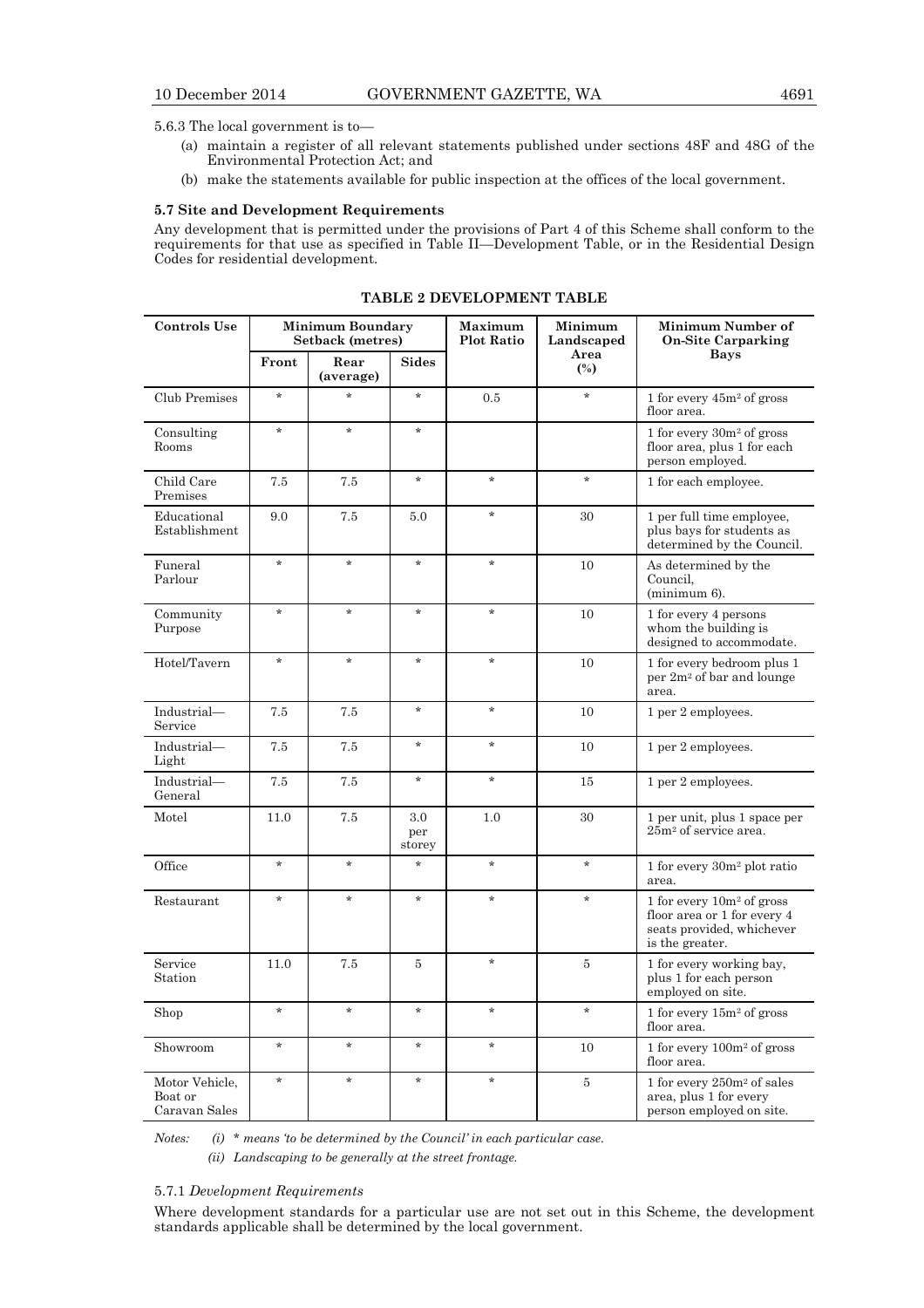# 5.7.2 *Combined Uses*

Where two or more uses are combined in a single development, the development shall conform to the requirements for each use respectively, or where such requirements are inappropriate, to such requirements as the local government shall determine.

## 5.7.3 *Industrial Development*

Unsewered industrial development will be restricted to 'dry industry' type (ie. industries predicted to generate wastewater for disposal on-site of a daily rate of less than 540 litres per 1000m2). 5.7.4 *Car Parking* 

## Car parking requirements for each use are set out in Table 2—Development Table and the relevant Local Planning Policy.

## 5.7.5 *Landscaping*

Landscaping requirements for each use are set out in Table 2—Development Table and the relevant Local Planning Policy.

# **5.8 Caretaker's dwelling**

The provisions of this clause apply to caretakers' dwellings in the 'Industrial' zone.

5.8.1 A caravan is not permitted as a caretaker's dwelling for either permanent or temporary occupation.

5.8.2 Only a single caretaker's dwelling shall be permitted on each lot and it shall be located at the rear of a lot.

5.8.3 The Council will not support the subdivision or development of land in an industrial zone that will—

- allow the dwelling to be sold separately from the industrial use of the land;
- restrict the use of the land for industrial purposes.
- 5.8.4 A caretaker's dwelling shall contain only 1 bedroom.

5.8.5 A caretaker's dwelling shall have a maximum floor area of 100m2 measured from the external face of the walls.

5.8.6 Open verandahs may be permitted but are not to be enclosed by any means unless the total floor area remains less than 100m2.

# **5.9 Rural Residential Zone**

5.9.1 Only one dwelling will be permitted on any lot in the Rural Residential Zone.

5.9.2 All dwellings shall be developed in accordance with all provision of the R2 requirements of the residential Design Codes, with the exception of lot area.

5.9.3 Provision must be made for all dwellings to be connected to a reticulated potable water supply or have appropriate provision for alternative potable water supply to the satisfaction of the appropriate authority.

5.9.4 The local government may require a Development Plan be prepared by the proponent and endorsed by the local government in the Rural Residential Zone prior to any development being approved or subdivision being recommended for approval.

## **5.10 Structure Plans**

5.10.1 The local government or the Western Australian Planning Commission may require the preparation of a structure plan prior to considering a subdivision or development proposal for any area or zone in the scheme.

5.10.2 Subdivision and development should generally be in accordance with an approved structure plan.

5.10.3 A departure from, or alteration to, a structure plan may be permitted if the local government and Western Australian Planning Commission consider the proposed departure or alteration to be minor in nature and it will not prejudice the future subdivision and development of the area.

#### 5.10.4 Structure plan form and content

5.10.4.1 A Structure Plan is to contain such detail as, in the opinion of the local government and Western Australian Planning Commission, is required to satisfy the planning requirements for the structure plan area, and should include the following details—

- (a) a set of maps and a report describing the structure plan area and surrounding land uses;
- (b) maps are to be of a legible scale for the structure plan area;
- (c) key opportunities and constraints of the structure plan area including landform, topography, hydrology, landscape, vegetation, soils, conservation and heritage values, ownership, land use, roads and services;
- (d) conservation and environmental values including bushland, wetlands, streams and water courses, foreshore reserves and setbacks, environmental policy areas and urban water management areas;
- (e) sites and features of Aboriginal and European heritage value;
- (f) transport routes, including highways, district and neighbourhood roads, public transport routes, cycle routes and railway stations;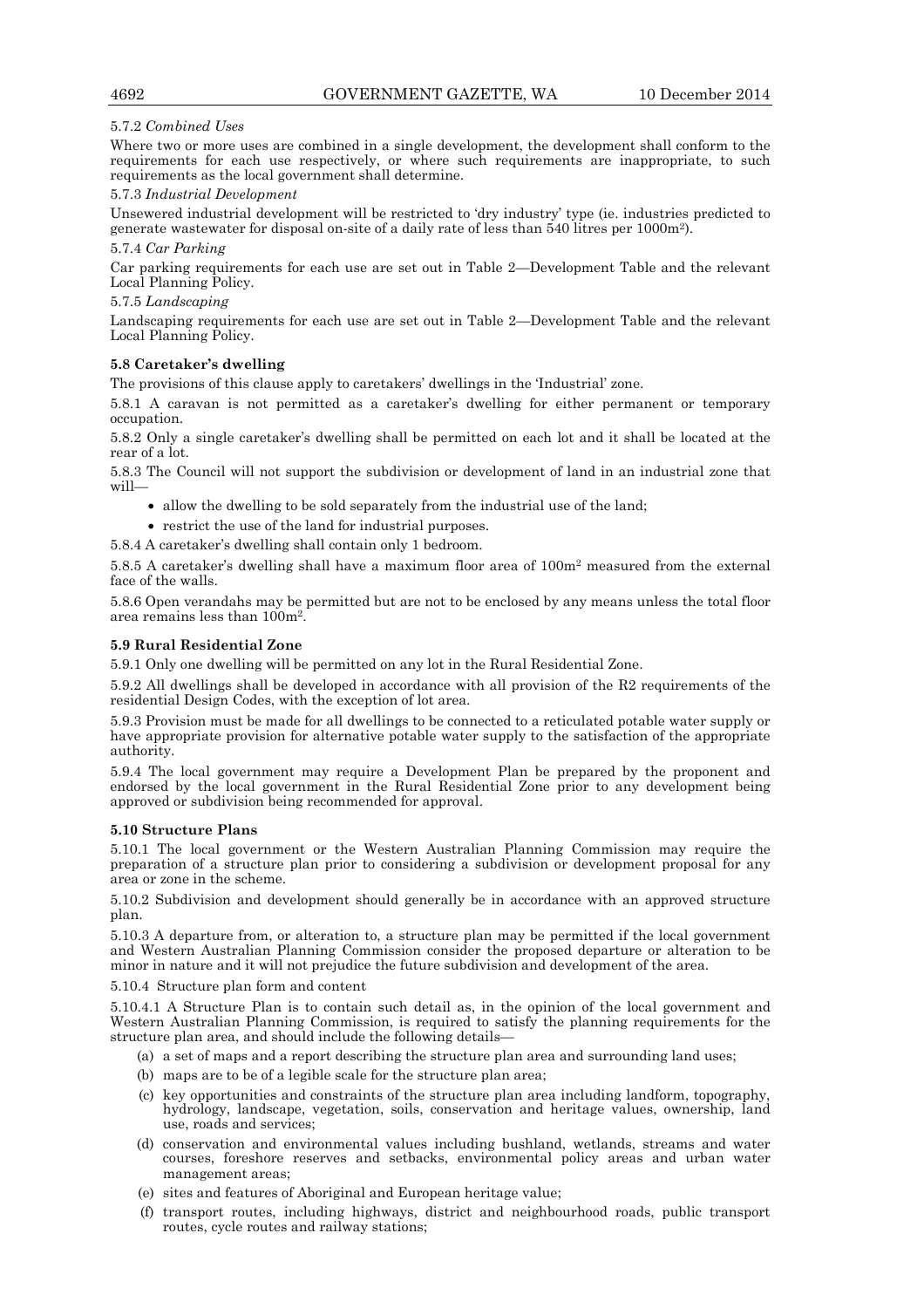- (g) the planning context for the structure plan including the regional and neighbourhood structure, relevant strategies, Scheme provisions and policies and where appropriate, an indication of how the structure plan is to be integrated into the surrounding area;
- (h) proposed major land uses, in particular, residential areas, public open space, school sites, civic and community uses, commercial uses (including the location and hierarchy of commercial centres), mixed use, industrial and mixed business uses;
	- (i) the proposed indicative lot pattern and general location of any major buildings;
	- (j) estimates of future lots, dwellings, population, commercial and industrial floor space;
	- (k) provision for major infrastructure, including water supply, main drainage, sewerage, and other key infrastructure services;
	- (l) the proposed road network and hierarchy, public transport services, and bicycle and pedestrian networks;
	- (m) the timeframe and staging of subdivision and development, and the method of implementation, including any proposals for funding by development contributions; and
	- (n) such other information as may be required by the local government as a result of the site's characteristics.

5.10.5 Advertising and adoption of structure plans

5.10.5.1 Upon receiving a structure plan, the local government is to either—

- (a) determine that the structure plan is satisfactory for advertising;
- (b) determine that the structure plan is not to be advertised until further details have been provided or modifications undertaken; or
- (c) determine that the structure plan is not satisfactory for advertising and give reasons for this to the proponent.

5.10.5.2 When the local government has determined the structure plan to be suitable for advertising, the structure plan should be advertised for a minimum period of  $21$  days.

5.10.5.3 The local government shall advise affected landowners and relevant agencies in writing that the structure plan is available for public advertising.

5.10.5.4 Following advertising, the local government shall consider the public submissions made in respect of the structure plan, and either uphold or dismiss the submissions made.

5.10.5.5 The local government may require modifications to the structure plan prior to adoption.

5.10.5.6 When the local government is satisfied with the structure plan, it is to adopt the structure plan and forward the Council's resolution, the adopted structure plan, and schedule of public submissions is to be forwarded to the Western Australian Planning Commission for final approval.

5.10.5.7 The Western Australian Planning Commission shall then either approve the structure plan, approve the structure plan with modifications or refuse the structure plan.

5.10.6 Operation of Structure Plan

5.10.6.1 A structure plan commences operation when it is adopted by the local government and approved by the Western Australian Planning Commission.

5.10.6.2 If a structure plan imposes a classification on the land included in it by reference to reserves, zones, or Residential Design Codes then—

- (a) the provisions of the structure plan apply to the land as if its provisions were incorporated into the Scheme and it is binding and enforceable in the same way as corresponding provisions incorporated in the Scheme; and
- (b) provisions in the Scheme applicable to land in those classifications under the Scheme apply to the structure plan area;
- (c) where there is conflict between the provisions of a zone, reserve or provision in a structure plan or a scheme, the scheme shall prevail.

5.10.6.3 If the zones and reserves in a structure plan are inconsistent with the scheme, they must be incorporated into the scheme via a scheme amendment prior to the local government advertising or adopting the structure plan.

#### 5.10.7 Right of Review

5.10.7.1 The proponent of a structure plan required by this Scheme may make application for review under Part 14 of the *Planning and Development Act 2005* on the following grounds—

- (a) The failure of the local government to make a determination on the content and requirement of a structure plan (or an amendment to a structure plan) within 120 days of the structure plan being lodged;
- (b) A decision by the local government not to endorse a structure plan (or an amendment to an structure plan); and
- (c) Conditions of approval of the structure plan (or an amendment to a structure plan).

5.10.7.2 In considering other procedural matters involved with structure plans, the local government and proponent will be guided by policies of the Western Australian Planning Commission.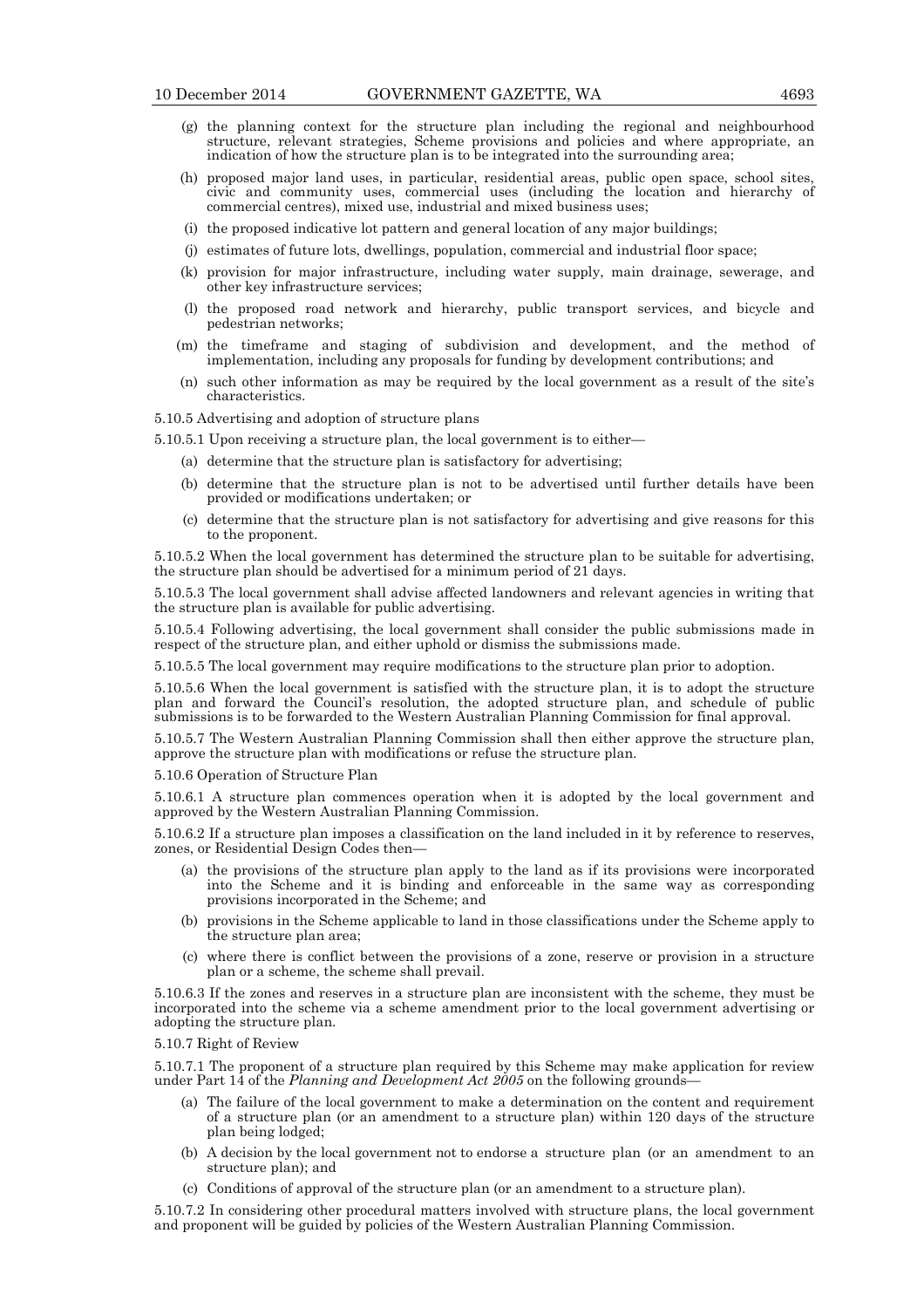#### **PART 6—SPECIAL CONTROL AREAS**

There are no special control areas which apply to the Scheme.

## **PART 7—HERITAGE PROTECTION**

The provisions of Part 7 of the Model Scheme Text as current including any amendments apply.

## **PART 8—DEVELOPMENT OF LAND**

#### **8.1. Requirement for approval to commence development**

Subject to clause 8.2, all development on land zoned and reserved under the Scheme requires the prior approval of the local government. A person must not commence or carry out any development without first having applied for and obtained the planning approval of the local government under Part 9.

#### **8.2. Permitted development**

Except as otherwise provided in the Scheme, for the purposes of the Scheme the following development does not require the planning approval of local government—

- (a) the carrying out of any building or work which affects only the interior of a building and which does not materially affect the external appearance of the building except where the building is—
- (i) located in a place that has been entered in the Register of Heritage Places under the *Heritage of Western Australia Act 1990*;
	- (ii) the subject of an order under Part 6 of the *Heritage of Western Australia Act 1990*; or
	- (iii) included on the Heritage List under clause 7.1 of the Scheme;
	- (b) the erection on a lot of a single house including any extension, ancillary outbuildings and swimming pools, except where—
		- (i) the proposal requires the exercise of a discretion by the local government under the Scheme to vary the provisions of the Residential Planning Codes;
		- (ii) the development will be located in a heritage area designated under the Scheme; or
		- (iii) the proposal involves the use of transportable buildings.
	- (c) the demolition of any building or structure except where the building or structure is—
		- (i) located in a place that has been entered in the Register of Places under the *Heritage of Western Australia Act 1990*;
		- (ii) the subject of an order under Part 6 of the *Heritage of Western Australia Act 1990*;
		- (iii) included on the Heritage List under clause 7.1 of the Scheme; or
		- (iv) located within a heritage area designated under the Scheme;
	- (d) a home office;
	- (e) any works which are temporary and in existence for less than 48 hours or such longer time as the local government agrees; and
	- (f) any of the exempted classes of advertisements listed in Schedule 5 except in respect of a place included in the Heritage List or in a heritage area.

#### **8.3. Amending or revoking a planning approval**

The local government may, on written application from the owner of land in respect of which planning approval has been granted, revoke or amend the planning approval, prior to the commencement of the use or development subject of the planning approval.

#### **8.4. Unauthorised existing developments**

8.4.1. The local government may grant planning approval to a use or development already commenced or carried out regardless of when it was commenced or carried out, if the development conforms to the provisions of the Scheme.

8.4.2. Development which was unlawfully commenced is not rendered lawful by the occurrence of any subsequent event except the granting of planning approval, and the continuation of the development unlawfully commenced is taken to be lawful upon the grant of planning approval.

#### **8.5 Requirement for consultation to commence mining**

In considering proposals to commercially extract minerals, Council may exercise its discretion to inform the Minister for Mines and the Minister for Planning in writing that the granting of a mining lease or general purpose lease is contrary to the provisions of the Scheme and the Local Planning Strategy.

# **PART 9—APPLICATIONS FOR PLANNING APPROVAL**

The provisions of Part 9 of the Model Scheme Text as current including any amendments apply.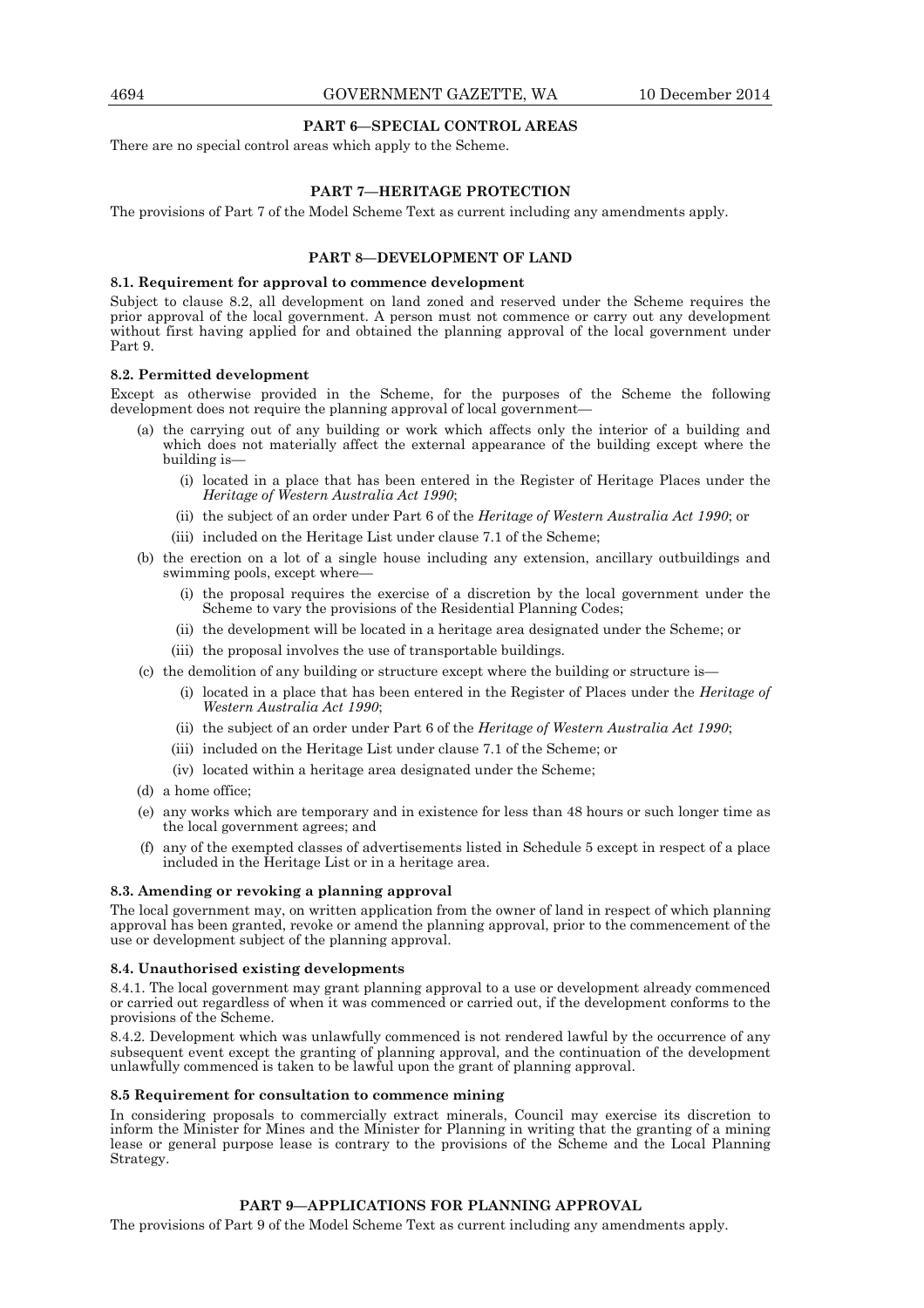### **PART 10—PROCEDURE FOR DEALING WITH APPLICATIONS**

The provisions of Part 10 of the Model Scheme Text as current including any amendments apply.

# **PART 11—ENFORCEMENT AND ADMINISTRATION**

The provisions of Part 11 of the Model Scheme Text as current including any amendments apply

## **SCHEDULE 1—DICTIONARY OF DEFINED WORDS AND EXPRESSIONS**

————

The general definitions in Schedule 1 of the Model Scheme Text as current including any amendments apply.

- *"Camping ground"—*has the same meaning as in the *Caravan Parks and Camping Grounds Act 1995*;
- **"Short stay accommodation"—**means a building or a group of buildings forming a complex, designed for the accommodation of short-stay guests and which provides on site facilities for the convenience of guests and for management of the development where occupation of any person is limited to a maximum of three months in any 12 month period and excludes those uses more specifically defined elsewhere.
- *"Lodging house"—*shall have the same meaning as is given to it in and for the purpose of the *Health Act 1911-1979* (as amended);
- *"Service utility"—*means any work or undertaking constructed or maintained by a service authority or the Council as may be required to provide water, sewerage, electricity, gas, drainage, waste, communications or other similar services;
- *"Transport depot"—*means land or a building or buildings used for the parking or garaging of road motor vehicles (including taxis) which are used or intended to be used for the carriage of passengers or goods, or land or a building or buildings used for the transfer of goods from one such motor vehicle to another of such motor vehicles and includes the maintenance or repair of such vehicles;
- *"Rural home business"—* means a business, service or profession carried out in a dwelling or on land around a dwelling by an occupier of the dwelling which-
	- (a) does not employ more than 2 people not members of the occupier's household;
	- (b) will not cause injury to or adversely affect the amenity of the area;
	- (c) does not occupy an area greater than 200 square metres;
	- (d) does not involve the retail sale, display, or hire of goods of any nature;
	- (e) in relation to vehicles and parking, does not result in traffic difficulties because of the inadequacy of parking or an increase in traffic volumes in the area, and does not involve the presence, use or calling of more than 3 vehicles, with vehicles not being more than 25 tonnes gross weight;
	- (f) does not involve the use of an essential service of greater capacity than normally required in the zone; and
	- (g) does not have an adverse impact on the rural character of the area.

## **SCHEDULE 2—ADDITIONAL USES**

There are no additional uses that apply to the Scheme.

| No. | Description of land | Special use          | Conditions                                                                                                                                                                                                                                                                                                                                                                                                   | Map Label |
|-----|---------------------|----------------------|--------------------------------------------------------------------------------------------------------------------------------------------------------------------------------------------------------------------------------------------------------------------------------------------------------------------------------------------------------------------------------------------------------------|-----------|
|     | Lot 32 Price Street | Industry-Rural $(a)$ | Provide for transport<br>infrastructure for storage<br>and or processing of bulk<br>grain including connection<br>to the state rail system.<br>Noise, vibration, light and<br>(b)<br>emissions to the atmosphere<br>are to be managed in<br>accordance with statutory<br>requirements so that the<br>amenity of nearby sensitive<br>uses, including residential<br>development is not<br>adversely affected. | RU        |

## **SCHEDULE 3—RESTRICTED USES**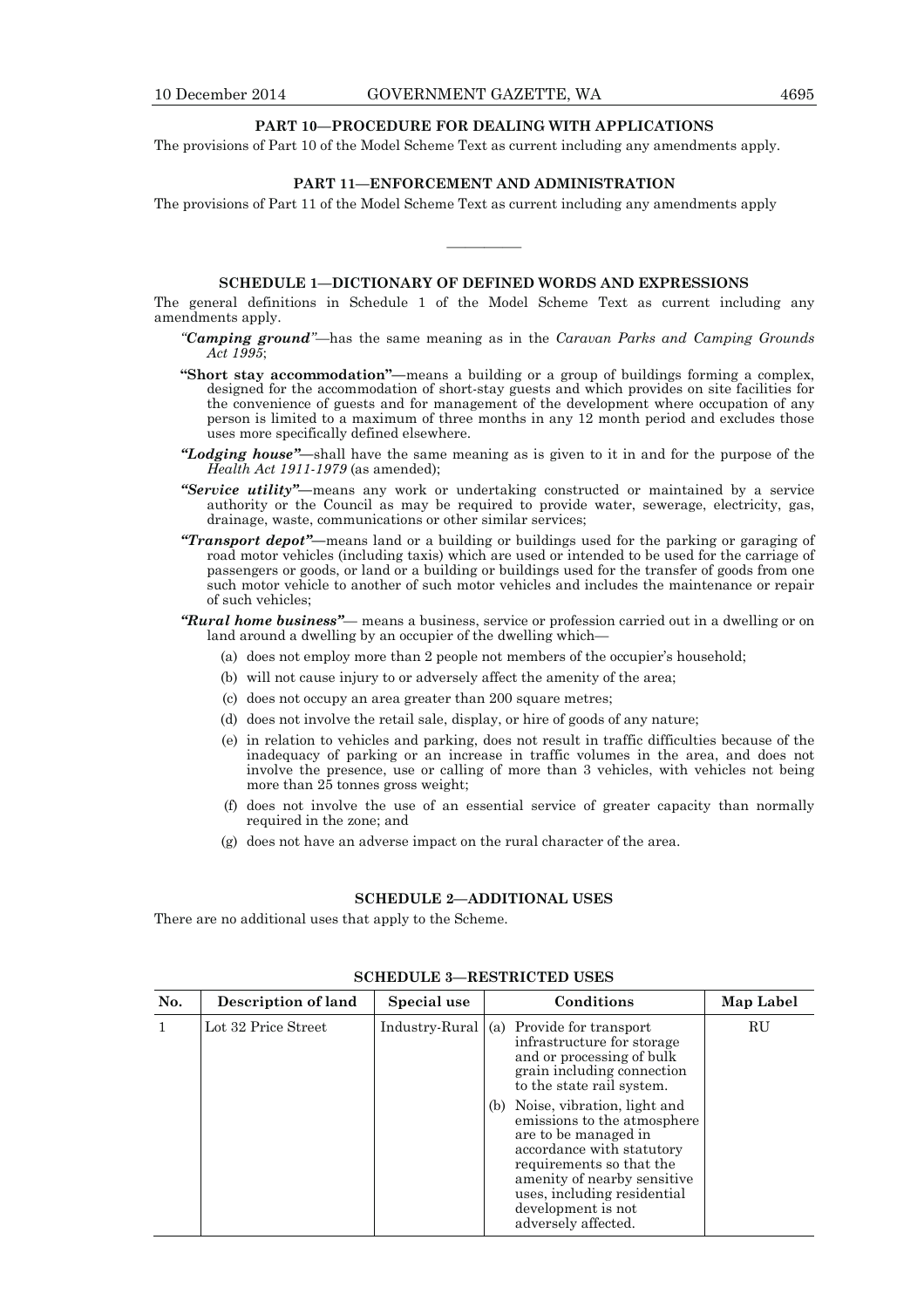# 4696 GOVERNMENT GAZETTE, WA 10 December 2014

| No. | Description of land | Special use          | Conditions                                                                                                                                                                                                                                                                                                                                                                                                   | Map Label |
|-----|---------------------|----------------------|--------------------------------------------------------------------------------------------------------------------------------------------------------------------------------------------------------------------------------------------------------------------------------------------------------------------------------------------------------------------------------------------------------------|-----------|
| 2   | Lot 2 Price Street  | $Industry-Rural (c)$ | Provide for transport<br>infrastructure for storage<br>and or processing of bulk<br>grain including connection<br>to the state rail system.<br>Noise, vibration, light and<br>(d)<br>emissions to the atmosphere<br>are to be managed in<br>accordance with statutory<br>requirements so that the<br>amenity of nearby sensitive<br>uses, including residential<br>development is not<br>adversely affected. | RU        |

# **SCHEDULE 4—SPECIAL USE ZONES**

The following special use zones apply to the Scheme.

| No. | Description of land                   | Special use  | Conditions                              | Map Label              |
|-----|---------------------------------------|--------------|-----------------------------------------|------------------------|
|     | Crown Lot 267 Scott Street,<br>Koorda | Caravan Park | Compliance with Council<br>requirements | $\mathbb{C}\mathrm{P}$ |

| Land Use and/or<br>Development                                          | Exempted $\operatorname{Sign}^1$                                                                                                                                                                                                                                                                                                                                                                                                   | Maximum<br><b>Size</b>                                                                                                                                                                                                                      |
|-------------------------------------------------------------------------|------------------------------------------------------------------------------------------------------------------------------------------------------------------------------------------------------------------------------------------------------------------------------------------------------------------------------------------------------------------------------------------------------------------------------------|---------------------------------------------------------------------------------------------------------------------------------------------------------------------------------------------------------------------------------------------|
| Dwellings                                                               | One professional name-plate as appropriate.                                                                                                                                                                                                                                                                                                                                                                                        | 0.2m <sup>2</sup>                                                                                                                                                                                                                           |
| Home Occupation                                                         | One advertisement describing the nature of the home<br>occupation.                                                                                                                                                                                                                                                                                                                                                                 | 0.2m <sup>2</sup>                                                                                                                                                                                                                           |
| Places of Worship,<br>Meeting Halls and<br>Places of Public<br>Assembly | One advertisement detailing the function and/or the<br>activities of the institution concerned.                                                                                                                                                                                                                                                                                                                                    | 0.2m <sup>2</sup>                                                                                                                                                                                                                           |
| Cinemas, Theatres and<br>Drive-In Theatres                              | Two signs (illuminated or non-illuminated) detailing<br>the entertainment being presented from time to time<br>at the venue upon which the signs are displayed.                                                                                                                                                                                                                                                                    | Each<br>advertisement<br>sign not to<br>exceed $5m^2$ .                                                                                                                                                                                     |
| Shops, Showrooms and<br>other uses appropriate to<br>a Shopping Area.   | All advertisements affixed to the building below the<br>top of the awning or, in the absence of an awning,<br>below a line measured at 5 metres from the ground<br>floor level of the building subject to compliance with<br>the requirements of the Signs Hoarding and Bill<br>Posting Bylaws.                                                                                                                                    | N/A                                                                                                                                                                                                                                         |
| Industrial and<br>Warehouse Premises                                    | A maximum of 4 advertisements applied to or affixed<br>to the walls of the building but not including signs<br>which project above the eaves or the ridge of the roof<br>of the building, and excluding signs projecting from a<br>building whether or not those signs are connected to<br>a pole, wall or other building.<br>A maximum of two free-standing advertisement<br>signs not exceeding 5m in height above ground level. | Total area of<br>any such<br>advertisement<br>s, shall not<br>exceed 15m.<br>Maximum<br>permissible<br>total area<br>shall not<br>exceed 10m <sup>2</sup><br>and individual<br>advertisement<br>signs shall not<br>exceed 6m <sup>2</sup> . |

# **SCHEDULE 5—EXEMPTED ADVERTISEMENTS**

 $\overline{a}$ 

<sup>1</sup> *Includes the change of posters on poster signs and applies to non-illuminated signs unless otherwise stated.*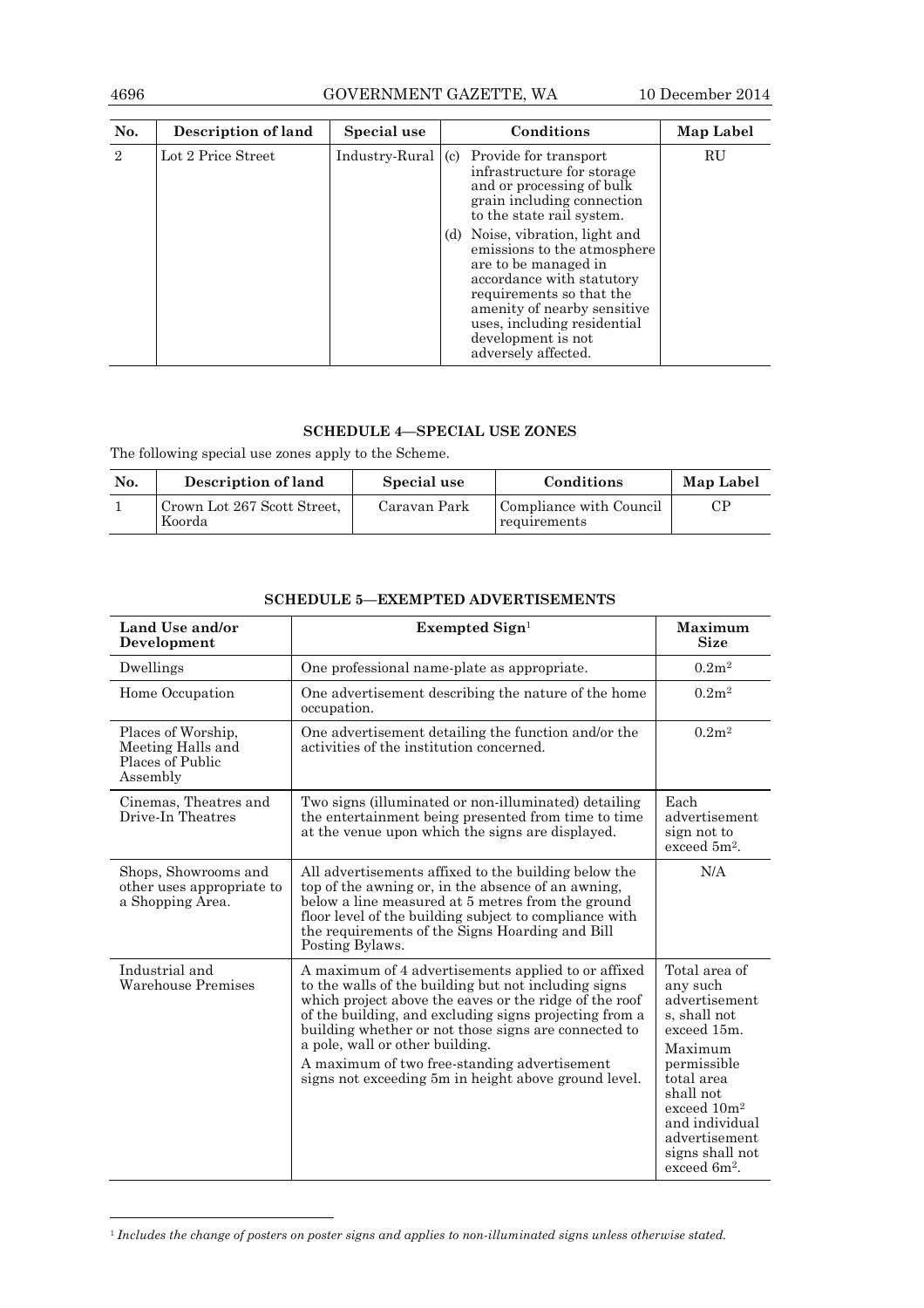| Land Use and/or<br>Development                                                                               | Exempted Sign1                                                                                                                                                                                                                                                                                                                                                                     | Maximum<br>Size                            |
|--------------------------------------------------------------------------------------------------------------|------------------------------------------------------------------------------------------------------------------------------------------------------------------------------------------------------------------------------------------------------------------------------------------------------------------------------------------------------------------------------------|--------------------------------------------|
| Showroom, race courses,<br>major racing tracks,<br>sports stadia, major<br>sporting grounds and<br>complexes | All signs provided that, in each case, the<br>advertisement is not visible from outside the complex<br>or facility concerned either from other private land or<br>from public places and streets.                                                                                                                                                                                  | N/A                                        |
| Public Places and<br>Reserves                                                                                | (a) Advertisement signs (illuminated and non-<br>illuminated) relating to the functions of<br>government a public authority or local<br>government of a local government excluding<br>those of a promotional nature constructed or<br>exhibited by, or on behalf of any such body,<br>and                                                                                          | N/A                                        |
|                                                                                                              | (b) Advertisement signs (illuminated and non-<br>illuminated) required for the management or<br>control of traffic on any public road, car<br>park, cycleway, railway or waterway where<br>such advertisement has been constructed or<br>exhibited by or at the direction of a<br>Government department, public authority or<br>the local government of a local government,<br>and | N/A                                        |
|                                                                                                              | (c) Advertisement signs (illuminated and non-<br>illuminated) required to be exhibited by or<br>pursuant to any statute or regulation or the<br>like made pursuant to powers contained<br>within a Statute provided that any such<br>advertisement is constructed and/or<br>exhibited strictly in accordance with the<br>requirements specified therein.                           | N/A                                        |
| Railway Property<br>and Reserves                                                                             | Advertisement signs exhibited on such land provided<br>that each such advertisement is directed only at<br>persons at or upon a railway station.                                                                                                                                                                                                                                   | No sign shall<br>exceed $2m^2$ in<br>area. |
| Advertisements<br>within buildings                                                                           | All advertisements placed or displayed within<br>buildings which cannot ordinarily be seen by a<br>person outside of those buildings.                                                                                                                                                                                                                                              | N/A                                        |
| All classes of buildings<br>other than single family<br>dwellings                                            | One advertisement sign containing the name,<br>number and address of the building, the purpose for<br>which the building is used or the name and address<br>of the managing agent thereof.                                                                                                                                                                                         | 0.2m <sup>2</sup>                          |

## **SCHEDULE 6—FORM OF APPLICATION FOR PLANNING APPROVAL**

The Form of application for planning approval in Schedule 6 of the Model Scheme Text as current including any amendments applies.

# **SCHEDULE 7—ADDITIONAL INFORMATION FOR ADVERTISEMENTS**

The Form of additional information for advertisements in Schedule 7 of the Model Scheme Text as current including any amendments applies.

# **SCHEDULE 8—NOTICE OF PUBLIC ADVERTISEMENT OF PLANNING PROPOSAL**

The notice of public advertisement of planning proposal in Schedule 8 of the Model Scheme Text as current including any amendments applies.

## **SCHEDULE 9—NOTICE OF DETERMINATION ON APPLICATION FOR PLANNING APPROVAL**

The notice of determination on application for planning approval in Schedule 9 of the Model Scheme Text as current including any amendments applies.

# **SCHEDULE 10—ENVIRONMENTAL CONDITIONS**

There are no environmental conditions imposed by the Minister for Environment which apply to the Scheme.